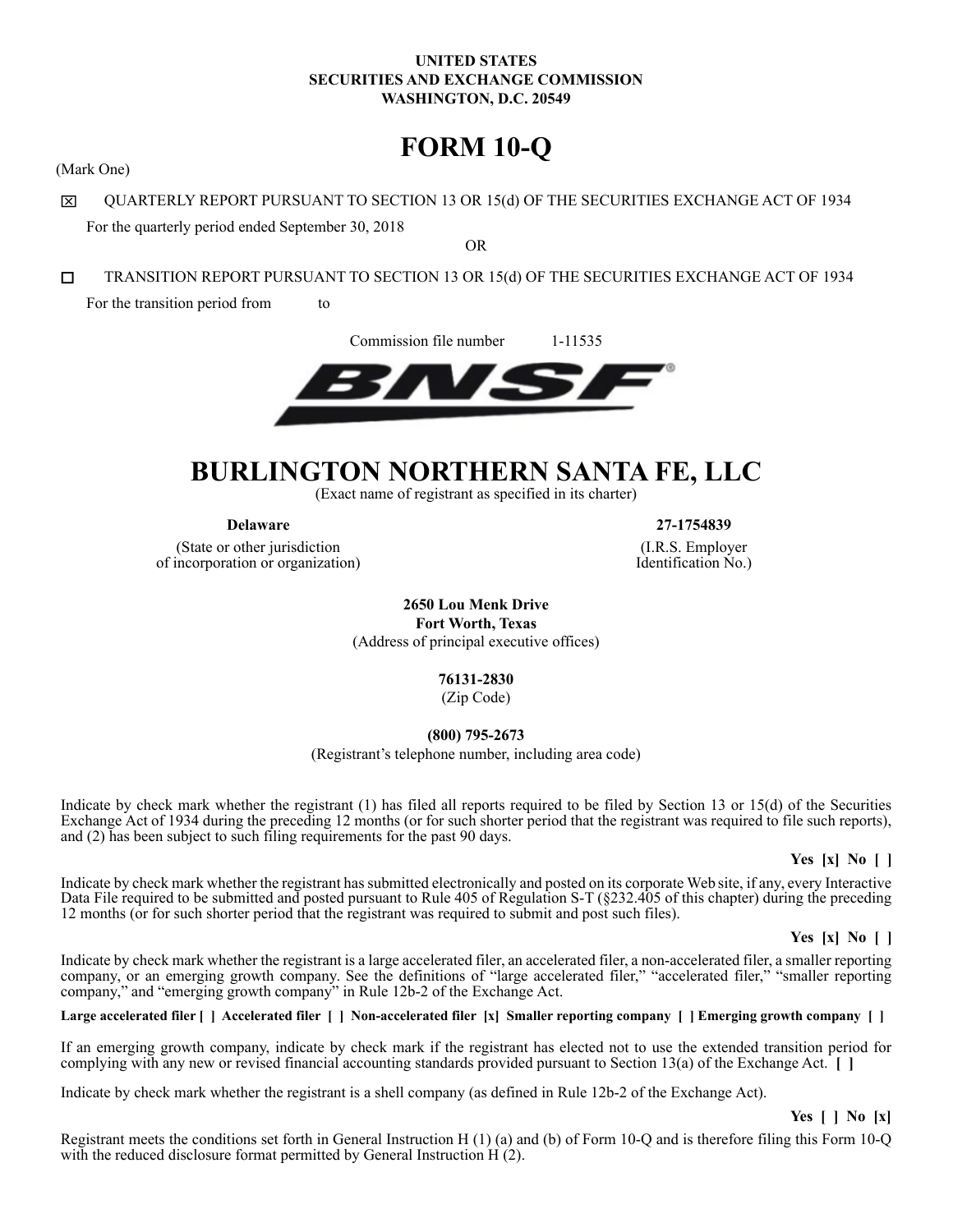# <span id="page-1-0"></span>**Table of Contents**

| <b>PART I</b>     | <b>FINANCIAL INFORMATION</b>                             | <b>PAGE</b>     |
|-------------------|----------------------------------------------------------|-----------------|
| Item 1.           | <b>Financial Statements</b>                              | $\underline{3}$ |
| Item 2.           | Management's Narrative Analysis of Results of Operations | 23              |
| Item 4.           | <b>Controls and Procedures</b>                           | 26              |
|                   |                                                          |                 |
| <b>PART II</b>    | <b>OTHER INFORMATION</b>                                 |                 |
| Item 1.           | <b>Legal Proceedings</b>                                 | 27              |
| Item 1A.          | <b>Risk Factors</b>                                      | 27              |
| Item 6.           | <b>Exhibits</b>                                          | 28              |
| <b>Signatures</b> |                                                          | $S-1$           |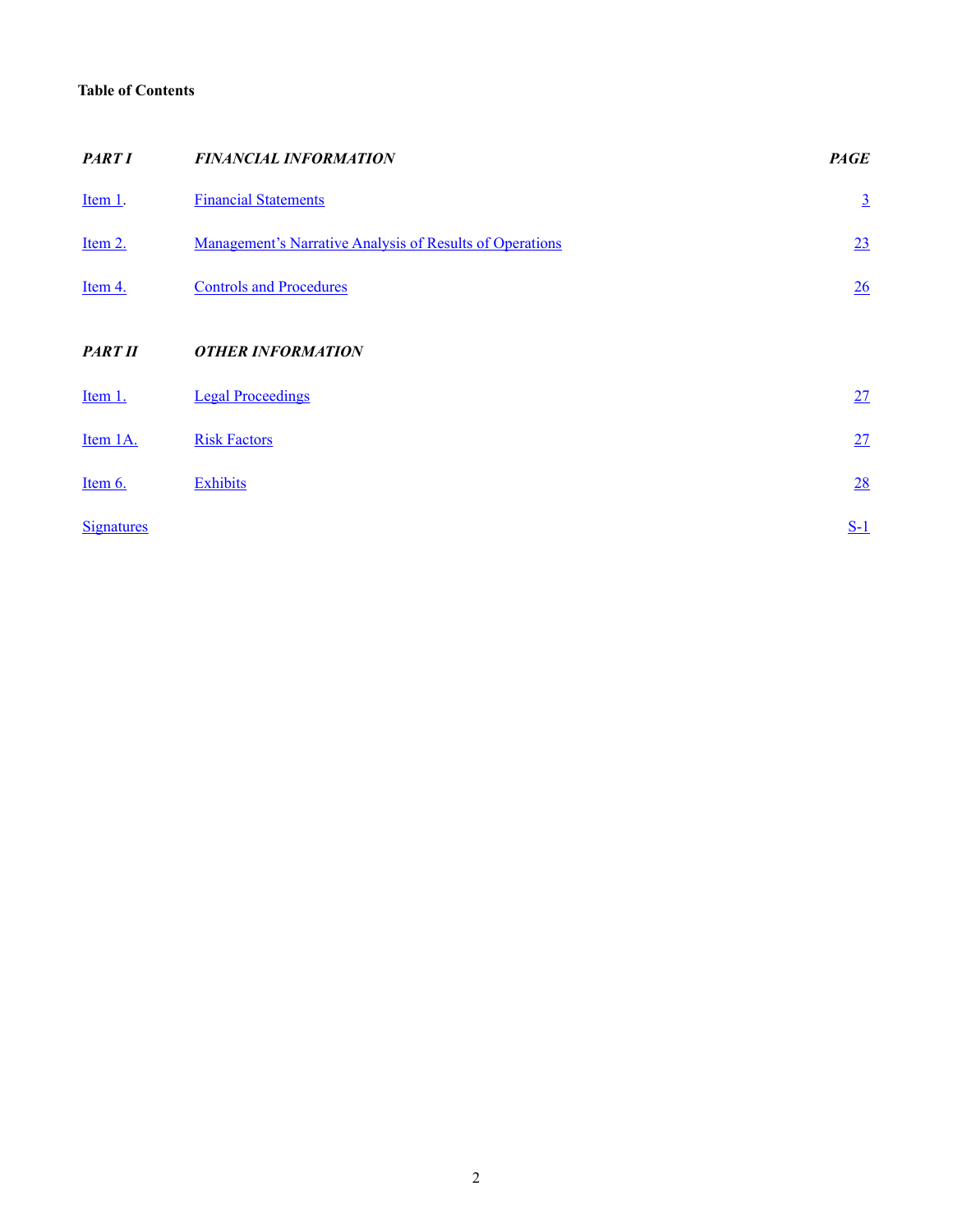# **PART I FINANCIAL INFORMATION**

## <span id="page-2-0"></span>**Item 1. Financial Statements.**

# **BURLINGTON NORTHERN SANTA FE, LLC and SUBSIDIARIES CONSOLIDATED STATEMENTS OF INCOME (In millions) (Unaudited)**

|                               |     | <b>Three Months Ended</b><br>September 30, |               | <b>Nine Months Ended</b><br>September 30, |               |        |               |        |
|-------------------------------|-----|--------------------------------------------|---------------|-------------------------------------------|---------------|--------|---------------|--------|
|                               |     | 2018                                       |               | 2017                                      |               | 2018   |               | 2017   |
| Revenues                      | \$. | 6,147                                      | $\mathbb{S}$  | 5,314                                     | <sup>S</sup>  | 17,649 | $\mathcal{S}$ | 15,749 |
|                               |     |                                            |               |                                           |               |        |               |        |
| Operating expenses:           |     |                                            |               |                                           |               |        |               |        |
| Compensation and benefits     |     | 1,378                                      |               | 1,173                                     |               | 4,021  |               | 3,725  |
| Fuel                          |     | 859                                        |               | 595                                       |               | 2,456  |               | 1,777  |
| Purchased services            |     | 718                                        |               | 608                                       |               | 2,124  |               | 1,843  |
| Depreciation and amortization |     | 580                                        |               | 591                                       |               | 1,726  |               | 1,756  |
| Equipment rents               |     | 183                                        |               | 193                                       |               | 542    |               | 585    |
| Materials and other           |     | 320                                        |               | 214                                       |               | 1,041  |               | 769    |
| Total operating expenses      |     | 4,038                                      |               | 3,374                                     |               | 11,910 |               | 10,455 |
| Operating income              |     | 2,109                                      |               | 1,940                                     |               | 5,739  |               | 5,294  |
| Interest expense              |     | 262                                        |               | 253                                       |               | 774    |               | 761    |
| Other (income) expense, net   |     | (32)                                       |               | (23)                                      |               | (82)   |               | (59)   |
|                               |     |                                            |               |                                           |               |        |               |        |
| Income before income taxes    |     | 1,879                                      |               | 1,710                                     |               | 5,047  |               | 4,592  |
| Income tax expense            |     | 486                                        |               | 668                                       |               | 1,200  |               | 1,754  |
| Net income                    | \$  | 1,393                                      | $\mathcal{S}$ | 1,042                                     | $\mathcal{S}$ | 3,847  | $\mathbb{S}$  | 2,838  |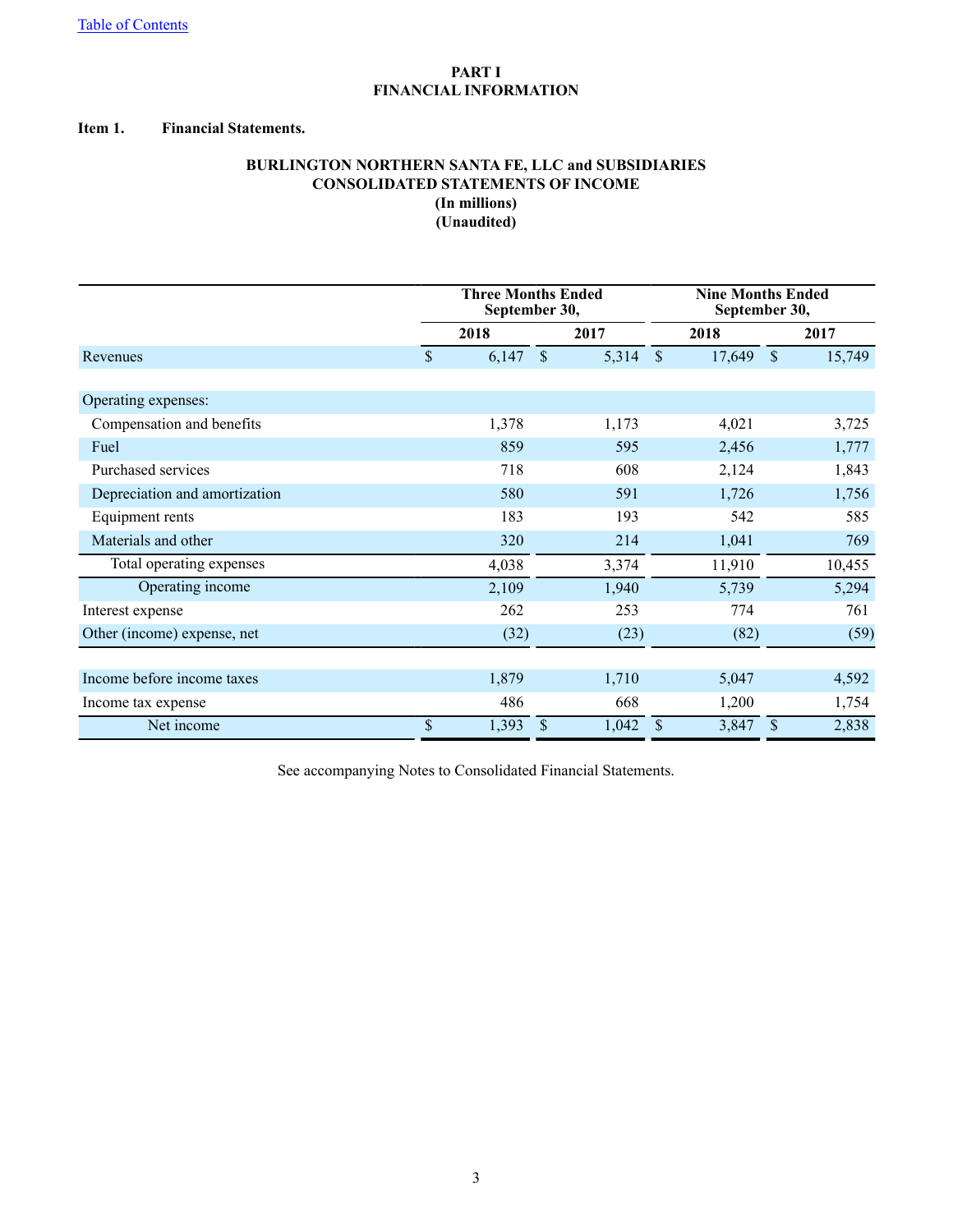# **BURLINGTON NORTHERN SANTA FE, LLC and SUBSIDIARIES CONSOLIDATED STATEMENTS OF COMPREHENSIVE INCOME (In millions) (Unaudited)**

|                                                                                       |    | <b>Three Months Ended</b><br>September 30, |   |       | <b>Nine Months Ended</b><br>September 30, |       |   |       |  |  |
|---------------------------------------------------------------------------------------|----|--------------------------------------------|---|-------|-------------------------------------------|-------|---|-------|--|--|
|                                                                                       |    | 2018                                       |   | 2017  |                                           | 2018  |   | 2017  |  |  |
| Net income                                                                            | S  | 1,393                                      | S | 1,042 | \$.                                       | 3,847 | S | 2,838 |  |  |
|                                                                                       |    |                                            |   |       |                                           |       |   |       |  |  |
| Other comprehensive income:                                                           |    |                                            |   |       |                                           |       |   |       |  |  |
| Change in pension and retiree health and welfare<br>benefits, net of tax              |    | (1)                                        |   |       |                                           | (1)   |   | (1)   |  |  |
| Change in accumulated other comprehensive<br>income (loss) of equity method investees |    |                                            |   |       |                                           |       |   | (1)   |  |  |
| Other comprehensive income (loss), net of tax                                         |    | $\left(1\right)$                           |   |       |                                           |       |   | (2)   |  |  |
| Total comprehensive income                                                            | \$ | 1,392                                      |   | 1.042 |                                           | 3.847 |   | 2,836 |  |  |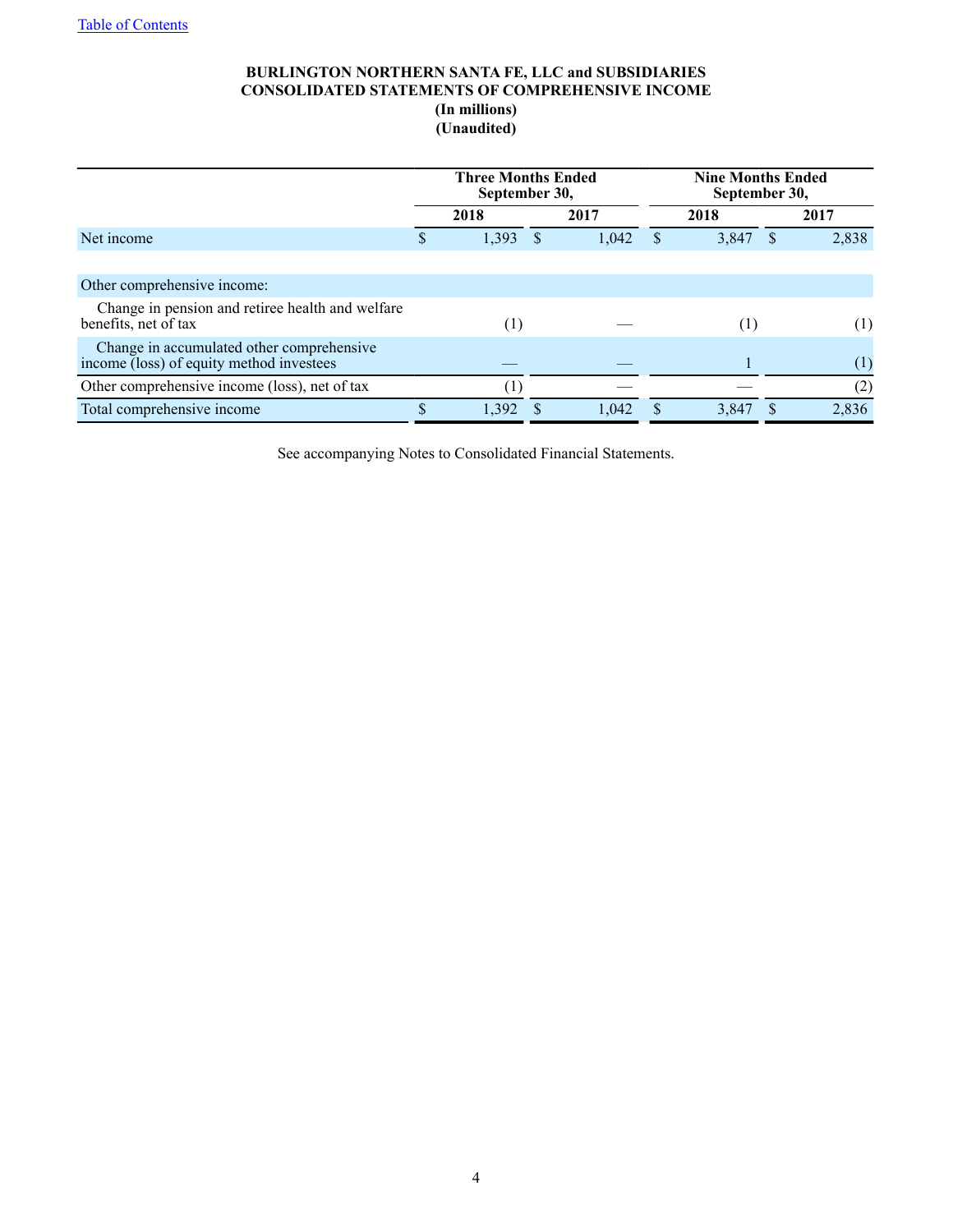# **BURLINGTON NORTHERN SANTA FE, LLC and SUBSIDIARIES CONSOLIDATED BALANCE SHEETS (In millions) (Unaudited)**

|                                                                                                 |             | September 30,<br>2018 |                           | December 31,<br>2017 |
|-------------------------------------------------------------------------------------------------|-------------|-----------------------|---------------------------|----------------------|
| <b>ASSETS</b>                                                                                   |             |                       |                           |                      |
| Current assets:                                                                                 |             |                       |                           |                      |
| Cash and cash equivalents                                                                       | \$          | 2,280                 | $\boldsymbol{\mathsf{S}}$ | 1,975                |
| Accounts receivable, net                                                                        |             | 1,576                 |                           | 1,448                |
| Materials and supplies                                                                          |             | 826                   |                           | 803                  |
| Other current assets                                                                            |             | 249                   |                           | 408                  |
| Total current assets                                                                            |             | 4,931                 |                           | 4,634                |
|                                                                                                 |             |                       |                           |                      |
| Property and equipment, net of accumulated depreciation of \$9,596 and \$8,627,<br>respectively |             | 62,800                |                           | 62,313               |
| Goodwill                                                                                        |             | 14,851                |                           | 14,845               |
| Intangible assets, net                                                                          |             | 382                   |                           | 394                  |
| Other assets                                                                                    |             | 2,343                 |                           | 2,337                |
| <b>Total assets</b>                                                                             | \$          | 85,307                | $\boldsymbol{\mathsf{S}}$ | 84,523               |
|                                                                                                 |             |                       |                           |                      |
| <b>LIABILITIES AND EQUITY</b>                                                                   |             |                       |                           |                      |
| Current liabilities:                                                                            |             |                       |                           |                      |
| Accounts payable and other current liabilities                                                  | \$          | 3,301                 | \$                        | 3,169                |
| Long-term debt due within one year                                                              |             | 86                    |                           | 740                  |
| Total current liabilities                                                                       |             | 3,387                 |                           | 3,909                |
|                                                                                                 |             |                       |                           |                      |
| Long-term debt                                                                                  |             | 23,171                |                           | 21,759               |
| Deferred income taxes                                                                           |             | 13,734                |                           | 13,452               |
| Casualty and environmental liabilities                                                          |             | 486                   |                           | 499                  |
| Intangible liabilities, net                                                                     |             | 403                   |                           | 471                  |
| Pension and retiree health and welfare liability                                                |             | 313                   |                           | 310                  |
| Other liabilities                                                                               |             | 1,110                 |                           | 1,114                |
| <b>Total liabilities</b>                                                                        |             | 42,604                |                           | 41,514               |
| Commitments and contingencies (see Notes 7 and 8)                                               |             |                       |                           |                      |
| Equity:                                                                                         |             |                       |                           |                      |
| Member's equity                                                                                 |             | 42,447                |                           | 42,778               |
| Accumulated other comprehensive income (loss)                                                   |             | 256                   |                           | 231                  |
| Total equity                                                                                    |             | 42,703                |                           | 43,009               |
| Total liabilities and equity                                                                    | $\mathbb S$ | 85,307                | $\mathbb S$               | 84,523               |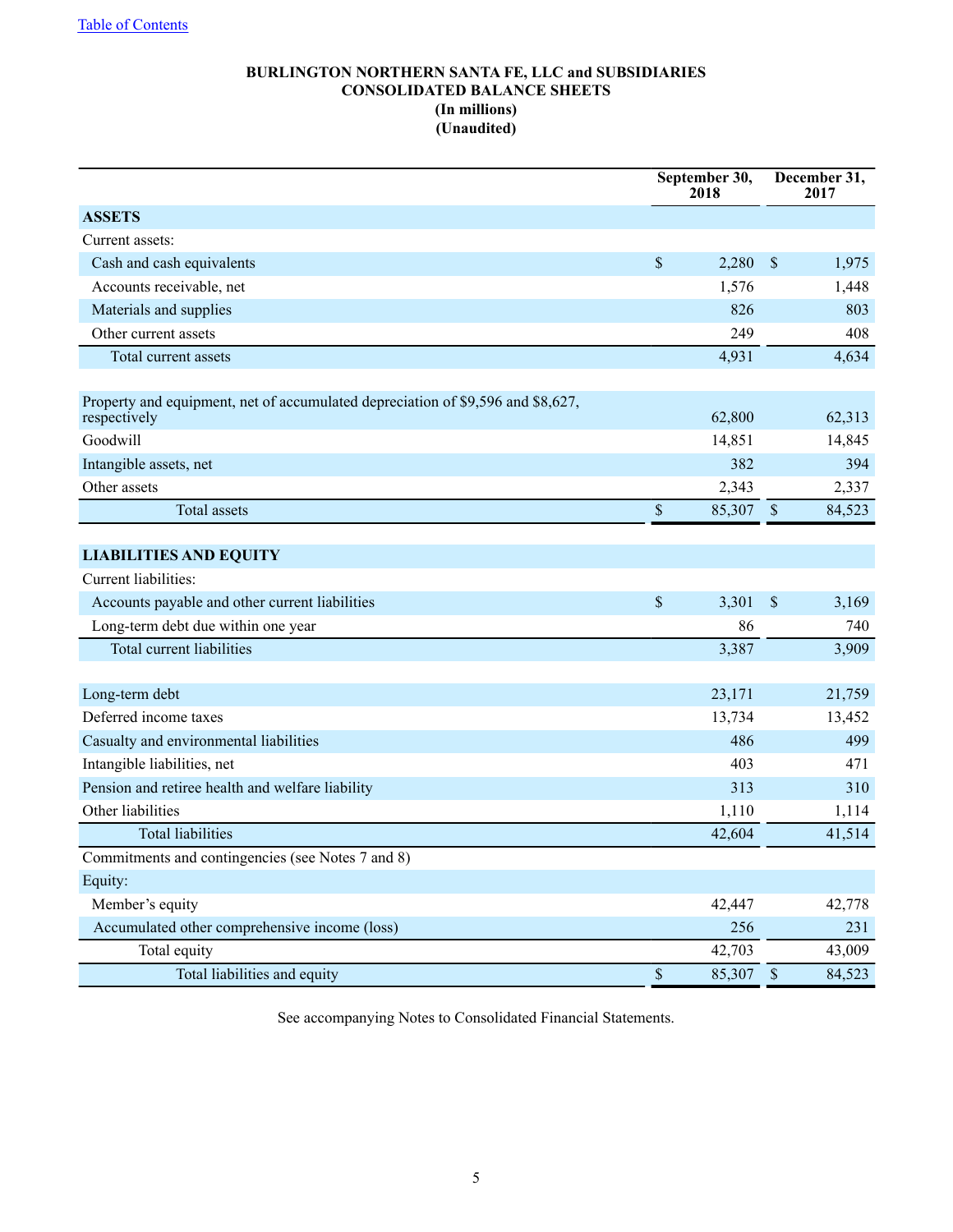# **BURLINGTON NORTHERN SANTA FE, LLC and SUBSIDIARIES CONSOLIDATED STATEMENTS OF CASH FLOWS (In millions) (Unaudited)**

|                                                                                   |      | <b>Nine Months Ended</b><br>September 30, |              |         |
|-----------------------------------------------------------------------------------|------|-------------------------------------------|--------------|---------|
|                                                                                   |      | 2018                                      |              | 2017    |
| <b>OPERATING ACTIVITIES</b>                                                       |      |                                           |              |         |
| Net income                                                                        | \$   | 3,847                                     | \$           | 2,838   |
| Adjustments to reconcile net income to net cash provided by operating activities: |      |                                           |              |         |
| Depreciation and amortization                                                     |      | 1,726                                     |              | 1,756   |
| Deferred income taxes                                                             |      | 279                                       |              | 426     |
| Long-term casualty and environmental liabilities, net                             |      | (24)                                      |              | (63)    |
| Other, net                                                                        |      | (106)                                     |              | (133)   |
| Changes in current assets and liabilities:                                        |      |                                           |              |         |
| Accounts receivable, net                                                          |      | (125)                                     |              | (99)    |
| Materials and supplies                                                            |      | (23)                                      |              | 18      |
| Other current assets                                                              |      | (55)                                      |              | 11      |
| Accounts payable and other current liabilities                                    |      | 424                                       |              | 14      |
| Net cash provided by operating activities                                         |      | 5,943                                     |              | 4,768   |
|                                                                                   |      |                                           |              |         |
| <b>INVESTING ACTIVITIES</b>                                                       |      |                                           |              |         |
| Capital expenditures excluding equipment                                          |      | (2,022)                                   |              | (2,107) |
| Acquisition of equipment                                                          |      | (134)                                     |              | (280)   |
| Purchases of investments and investments in time deposits                         |      | (23)                                      |              | (9)     |
| Proceeds from sales of investments and maturities of time deposits                |      | 37                                        |              | 25      |
| Other, net                                                                        |      | (114)                                     |              | (204)   |
| Net cash used for investing activities                                            |      | (2,256)                                   |              | (2,575) |
|                                                                                   |      |                                           |              |         |
| <b>FINANCING ACTIVITIES</b>                                                       |      |                                           |              |         |
| Proceeds from issuance of long-term debt                                          |      | 1,500                                     |              | 1,250   |
| Payments on long-term debt                                                        |      | (711)                                     |              | (710)   |
| Cash distributions                                                                |      | (4,150)                                   |              | (2,625) |
| Other, net                                                                        |      | (21)                                      |              | (20)    |
| Net cash used for financing activities                                            |      | (3, 382)                                  |              | (2,105) |
| Increase in cash and cash equivalents                                             |      | 305                                       |              | 88      |
| Cash and cash equivalents:                                                        |      |                                           |              |         |
| Beginning of period                                                               |      | 1,975                                     |              | 3,218   |
| End of period                                                                     | \$   | 2,280                                     | \$           | 3,306   |
|                                                                                   |      |                                           |              |         |
| SUPPLEMENTAL CASH FLOW INFORMATION                                                |      |                                           |              |         |
| Interest paid, net of amounts capitalized                                         | $\$$ | 819                                       | $\mathbb{S}$ | 833     |
| Capital investments accrued but not yet paid                                      | \$   | 166                                       | \$           | 147     |
| Income taxes paid, net of refunds                                                 | \$   | 540                                       | $\mathbb{S}$ | 1,193   |
| Non-cash asset financing                                                          | \$   | $\overline{4}$                            | \$           |         |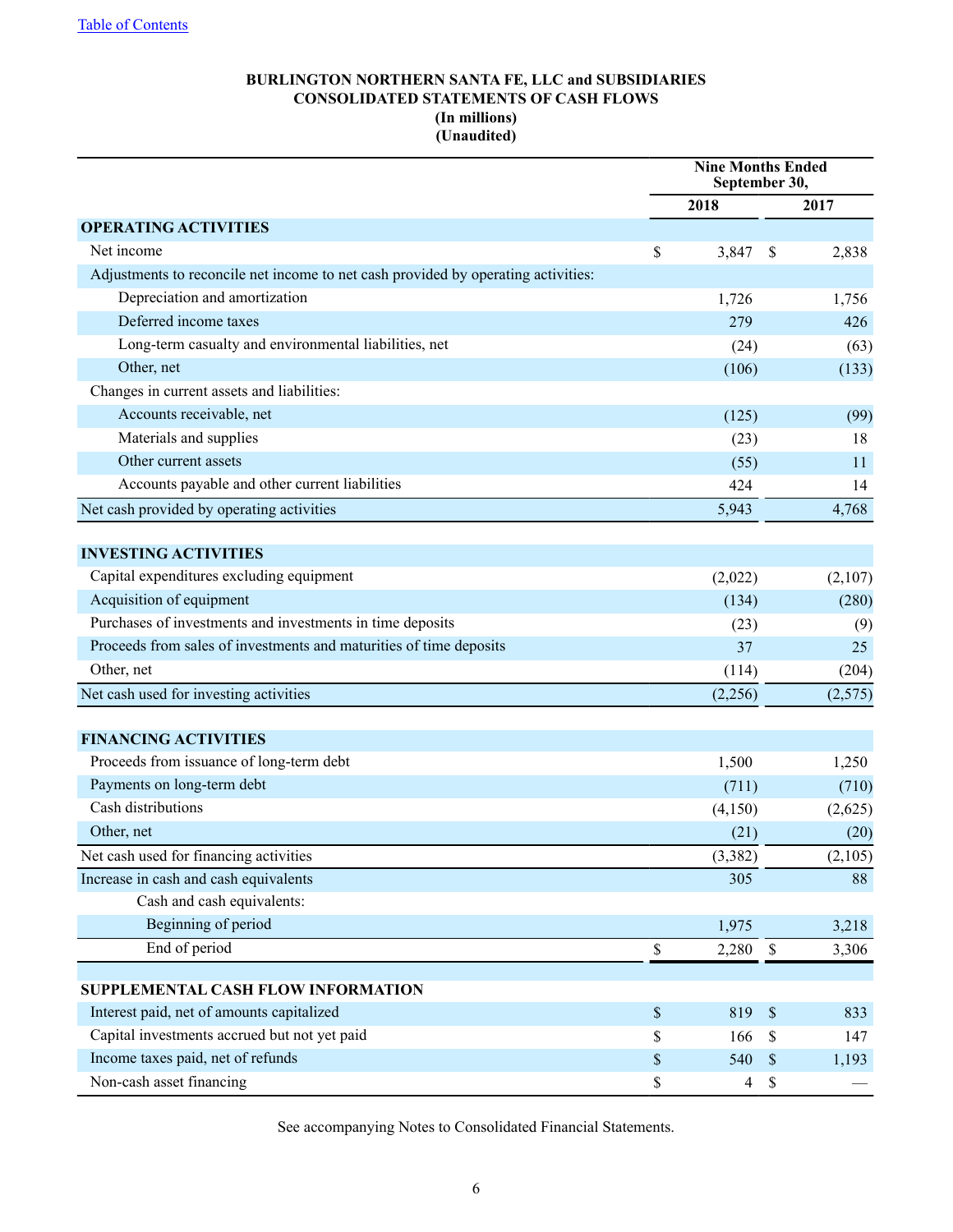# **BURLINGTON NORTHERN SANTA FE, LLC and SUBSIDIARIES CONSOLIDATED STATEMENTS OF CHANGES IN EQUITY (In millions) (Unaudited)**

|                                                             | Member's<br><b>Equity</b> | Accumulated<br><b>Other</b><br>Comprehensive<br>Income (Loss) |   | <b>Total</b><br><b>Equity</b> |
|-------------------------------------------------------------|---------------------------|---------------------------------------------------------------|---|-------------------------------|
| Balance at December 31, 2017                                | 42,778                    | 231                                                           | S | 43,009                        |
| Adoption of ASC Topic 606                                   | (3)                       |                                                               |   | (3)                           |
| Equity method investee adoption of ASU 2016-01 <sup>a</sup> |                           | (1)                                                           |   |                               |
| Reclassification upon early adoption of ASU 2018-02         | (26)                      | 26                                                            |   |                               |
| Cash distributions                                          | (4,150)                   |                                                               |   | (4,150)                       |
| Comprehensive income (loss), net of tax                     | 3,847                     |                                                               |   | 3,847                         |
| Balance at September 30, 2018                               | 42,447                    | 256                                                           |   | 42,703                        |

<sup>a</sup> Accounting Standards Update No. 2016-01 Financial Instruments- Recognition and Measurement of Financial Assets and Financial Liabilities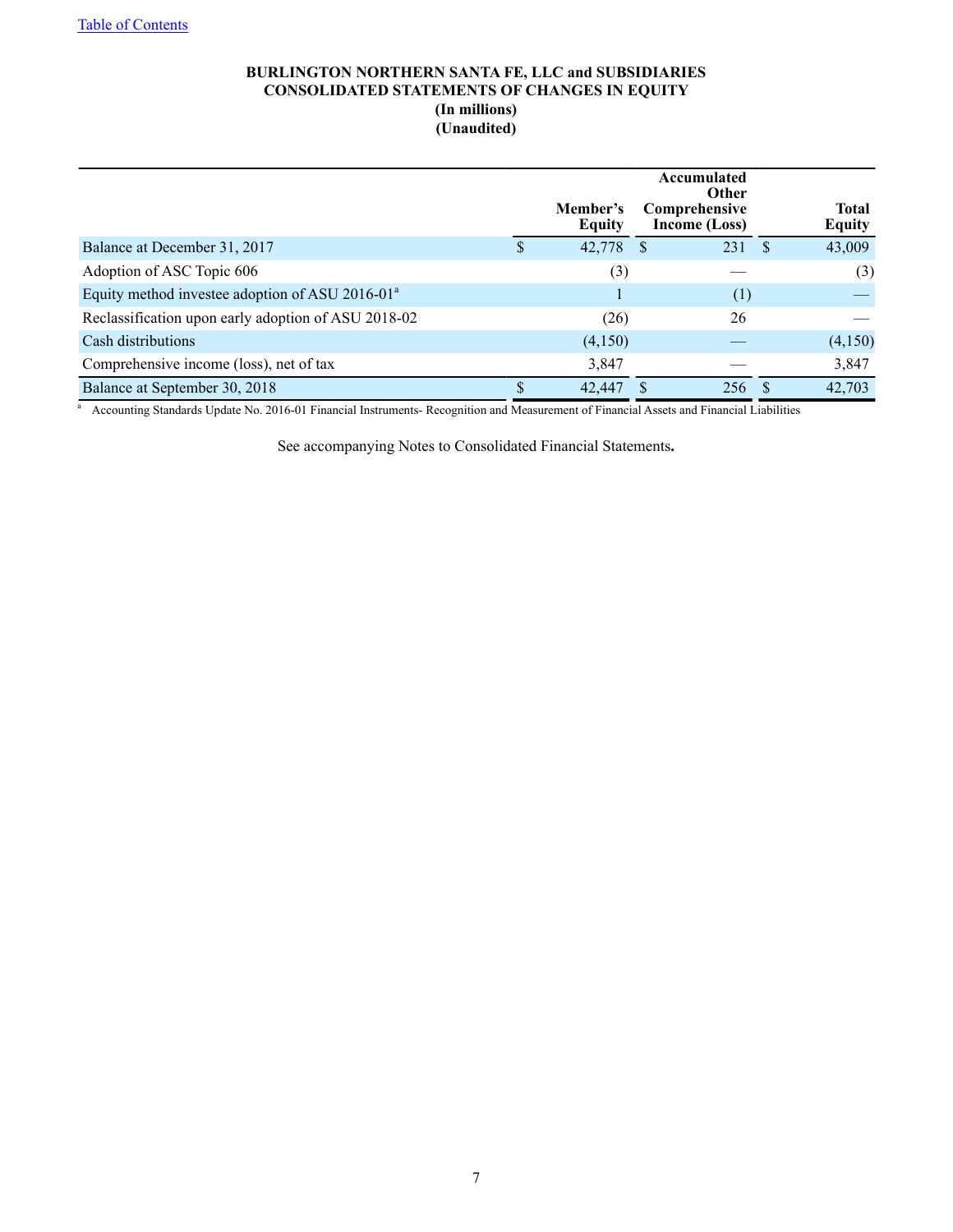#### **NOTES TO CONSOLIDATED FINANCIAL STATEMENTS (Unaudited)**

#### **1. Accounting Policies and Interim Results**

 The Consolidated Financial Statements should be read in conjunction with Burlington Northern Santa Fe, LLC's Annual Report on Form 10-K for the year ended December 31, 2017, including the financial statements and notes thereto. Burlington Northern Santa Fe, LLC (BNSF) is a holding company that conducts no operating activities and owns no significant assets other than through its interests in its subsidiaries. The Consolidated Financial Statements include the accounts of BNSF and its majorityowned subsidiaries, all of which are separate legal entities (collectively, the Company). BNSF's principal operating subsidiary is BNSF Railway Company (BNSF Railway). All intercompany accounts and transactions have been eliminated.

 On February 12, 2010, Berkshire Hathaway Inc., a Delaware corporation (Berkshire), acquired 100 percent of the outstanding shares of Burlington Northern Santa Fe Corporation common stock that it did not already own. The acquisition was completed through the merger (Merger) of a Berkshire wholly-owned merger subsidiary and Burlington Northern Santa Fe Corporation with the surviving entity renamed Burlington Northern Santa Fe, LLC. Earnings per share data is not presented because BNSF has only one holder of its membership interests.

 The results of operations for any interim period are not necessarily indicative of the results of operations to be expected for the entire year. In the opinion of management, the unaudited financial statements reflect all adjustments (consisting of only normal recurring adjustments, except as disclosed) necessary for a fair statement of BNSF's consolidated financial position as of September 30, 2018, and the results of operations for the three and nine months ended September 30, 2018 and 2017.

#### **2. Revenue from Contracts with Customers**

 On January 1, 2018, the Company adopted ASC Topic 606 (new revenue guidance) using the modified retrospective transition method and the practical expedient for contracts not completed as of the date of adoption. The Company recorded the cumulative effect of adopting ASC Topic 606 as a \$3 million net reduction to member's equity as of January 1, 2018, primarily due to the timing impacts of variable consideration for certain customer incentives. Results for reporting periods beginning after January 1, 2018 are presented under ASC Topic 606, while prior period amounts were not adjusted and continue to be reported under the accounting standards in effect for the prior period. The impact of adoption to our Consolidated Statements of Income, Balance Sheets, and Statements of Cash Flows for the current year is immaterial as reflected in the Consolidated Statements of Changes in Equity. Therefore, financial statements showing 2018 reported under previous guidance are not presented.

 The Company's primary source of revenue is freight rail transportation services. The primary performance obligation for the Company is to move freight from a point of origin to a point of destination for its customers. The performance obligations are represented by bills of lading which create a series of distinct services that have a similar pattern of transfer to the customer. The revenues for each performance obligation are based on various factors including the product being shipped, the origin and destination pair, and contract incentives which are outlined in various private rate agreements, common carrier public tariffs, interline foreign road agreements and pricing quotes. The transaction price is generally a per car amount to transport cars from a certain origin to a certain destination.

 The associated freight revenues are recognized over time as the service is performed because the customer simultaneously receives and consumes the benefits of the service. The Company recognizes revenue based on the proportion of the service completed as of the balance sheet date. Bills for freight transportation services are generally issued to customers and paid within thirty days or less. As a result, no significant contract assets exist and there are no significant financing components in the Company's revenue arrangements.

 Customer incentives, which are primarily provided for shipping a specified cumulative volume or shipping to/from specific locations, are recorded as a reduction to revenue on a pro-rata basis based on actual or projected future customer shipments. A small portion of customer incentive agreements have a component where a different discount amount is provided for different levels of volumes, resulting in variable consideration. To determine transaction price in these cases, the Company estimates the amount of variable consideration at each reporting period utilizing the most likely amount based on historical trends as well as economic and other indicators. These incentives are ratably applied to all units using an estimate of how much volume the customer will ship under the customer incentive agreement. Both the variable consideration and the associated contract liabilities resulting from these types of customer incentives are immaterial.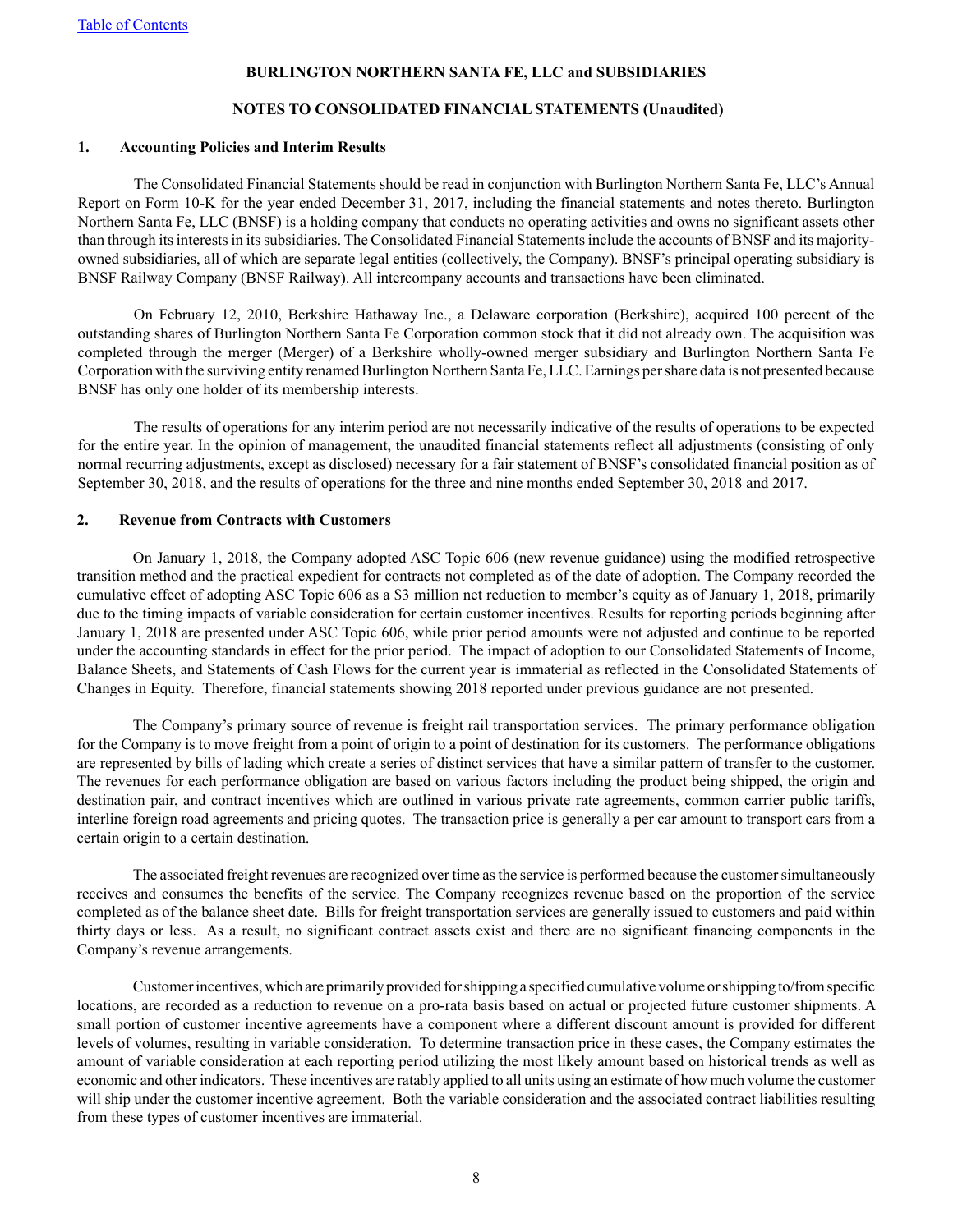## **NOTES TO CONSOLIDATED FINANCIAL STATEMENTS (Unaudited) - (Continued)**

 Other revenues are primarily generated from a wholly owned non-rail logistics subsidiary providing logistics and transportation services and from accessorial services provided to customers which are primarily storage and demurrage. The vast majority of revenues generated by the non-rail logistics subsidiary are recognized over time as the services are performed and accessorial revenues are recognized when the service is performed.

 In accordance with ASC Topic 606, the Company disaggregates revenue from contracts with customers based on the characteristics of the services being provided and the types of products being transported and other revenues (in millions):

|                               |   | <b>Three Months Ended</b><br>September 30, |   |       | <b>Nine Months Ended</b><br>September 30, |        |     |        |  |
|-------------------------------|---|--------------------------------------------|---|-------|-------------------------------------------|--------|-----|--------|--|
|                               |   | 2018                                       |   | 2017  |                                           | 2018   |     | 2017   |  |
| <b>Consumer Products</b>      |   | 2,002                                      | S | 1,792 | -S                                        | 5,841  | -S  | 5,214  |  |
| Industrial Products           |   | 1,576                                      |   | 1,268 |                                           | 4,416  |     | 3,766  |  |
| <b>Agricultural Products</b>  |   | 1,165                                      |   | 992   |                                           | 3,499  |     | 3,174  |  |
| Coal                          |   | 1,069                                      |   | 1,009 |                                           | 2,928  |     | 2,881  |  |
| Total freight revenues        |   | 5,812                                      |   | 5,061 |                                           | 16,684 |     | 15,035 |  |
| Non-rail logistics subsidiary |   | 235                                        |   | 163   |                                           | 641    |     | 458    |  |
| Accessorial and other         |   | 100                                        |   | 90    |                                           | 324    |     | 256    |  |
| Total other revenues          |   | 335                                        |   | 253   |                                           | 965    |     | 714    |  |
| Total operating revenues      | S | 6,147                                      | S | 5,314 | <sup>\$</sup>                             | 17,649 | \$. | 15,749 |  |

 Contract assets and liabilities are immaterial. Receivables from contracts with customers is a component of accounts receivable, net on the Consolidated Balance Sheets. At September 30, 2018 and January 1, 2018, \$1.3 billion and \$1.2 billion, respectively, represent net receivables from contracts with customers.

 Remaining performance obligations primarily consist of in-transit freight revenues, which will be recognized in the next reporting period. At September 30, 2018 and January 1, 2018, remaining performance obligations were \$265 million and \$192 million, respectively.

#### **3. Accounts Receivable, Net**

 Accounts receivable, net consists of freight and other receivables, reduced by an allowance for bill adjustments and uncollectible accounts, based upon expected collectibility. At each period ended September 30, 2018 and December 31, 2017, \$87 million of such allowances had been recorded.

 At September 30, 2018 and December 31, 2017, \$65 million and \$82 million, respectively, of accounts receivable were greater than 90 days old.

#### **4. Investments**

 BNSF holds investments which are included in other assets on the Consolidated Balance Sheets. The following table summarizes the fair value of investments held as of September 30, 2018 and December 31, 2017 (in millions):

|                   | September 30,<br>2018 | December 31,<br>2017 |
|-------------------|-----------------------|----------------------|
| Debt securities   | 35                    | 43                   |
| Equity securities |                       | 54                   |
| Total             | 86                    | 07                   |

 The fair value measurements of BNSF's debt securities are based on Level 2 inputs and equity securities are based on Level 1 inputs, using a market approach. Gains and losses recognized in other (income) expense, net for the Company for the nine months ended September 30, 2018 and 2017 were not material.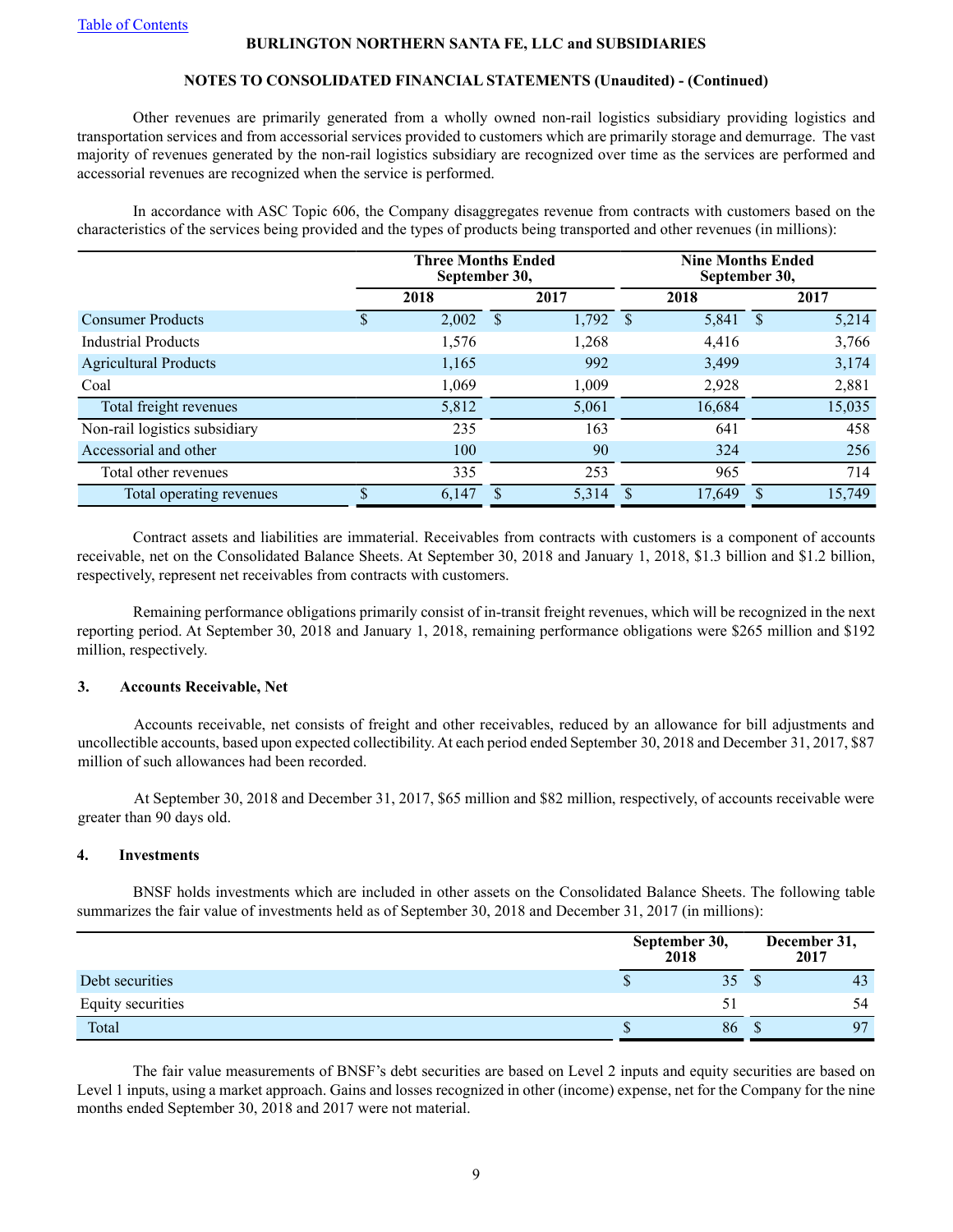# **NOTES TO CONSOLIDATED FINANCIAL STATEMENTS (Unaudited) - (Continued)**

## **5. Goodwill and Other Intangible Assets and Liabilities**

 In July 2018, BNSF Logistics, LLC, a wholly-owned, third-party logistics company, made an immaterial acquisition of a company, resulting in the recognition of \$6 million in goodwill. At September 30, 2018 and December 31, 2017, the carrying value of goodwill was \$14,851 million and \$14,845 million, respectively.

Intangible assets and liabilities were as follows (in millions):

|                        |                                                                | As of September 30, 2018 |                                 |                             | As of December 31, 2017 |     |  |
|------------------------|----------------------------------------------------------------|--------------------------|---------------------------------|-----------------------------|-------------------------|-----|--|
|                        | <b>Gross Carrying</b><br>Accumulated<br>Amortization<br>Amount |                          | <b>Gross Carrying</b><br>Amount | Accumulated<br>Amortization |                         |     |  |
| Intangible assets      |                                                                | 662                      | 280                             | 647                         |                         | 253 |  |
| Intangible liabilities |                                                                | 1.403 \$                 | 1.000                           | L <sub>403</sub>            |                         | 932 |  |

 As of September 30, 2018 and December 31, 2017, intangible assets primarily consisted of franchise and customer assets. Intangible liabilities primarily consisted of customer and shortline contracts which were in an unfavorable position at the date of Merger.

 Amortizable intangible assets and liabilities are amortized based on the estimated pattern in which the economic benefits are expected to be consumed or on a straight-line basis over their estimated economic lives.

Amortization of intangible assets and liabilities was as follows (in millions):

|                                        | Three Months Ended September 30, |      |      | Nine Months Ended September 30, |      |  |
|----------------------------------------|----------------------------------|------|------|---------------------------------|------|--|
|                                        | 2018                             | 2017 | 2018 |                                 | 2017 |  |
| Amortization of intangible assets      |                                  |      |      |                                 |      |  |
| Amortization of intangible liabilities | 23                               | 24   | 68   |                                 |      |  |

 Amortization of intangible assets and liabilities for the next five years is expected to approximate the following (in millions):

|                   | <b>Amortization of</b><br>intangible assets |     | <b>Amortization of</b><br>intangible liabilities |
|-------------------|---------------------------------------------|-----|--------------------------------------------------|
| Remainder of 2018 |                                             |     |                                                  |
| 2019              | 36                                          | -S  | 27                                               |
| 2020              | 36                                          | -8  | 26                                               |
| 2021              | 33                                          | \$. | 24                                               |
| 2022              |                                             |     | フィ                                               |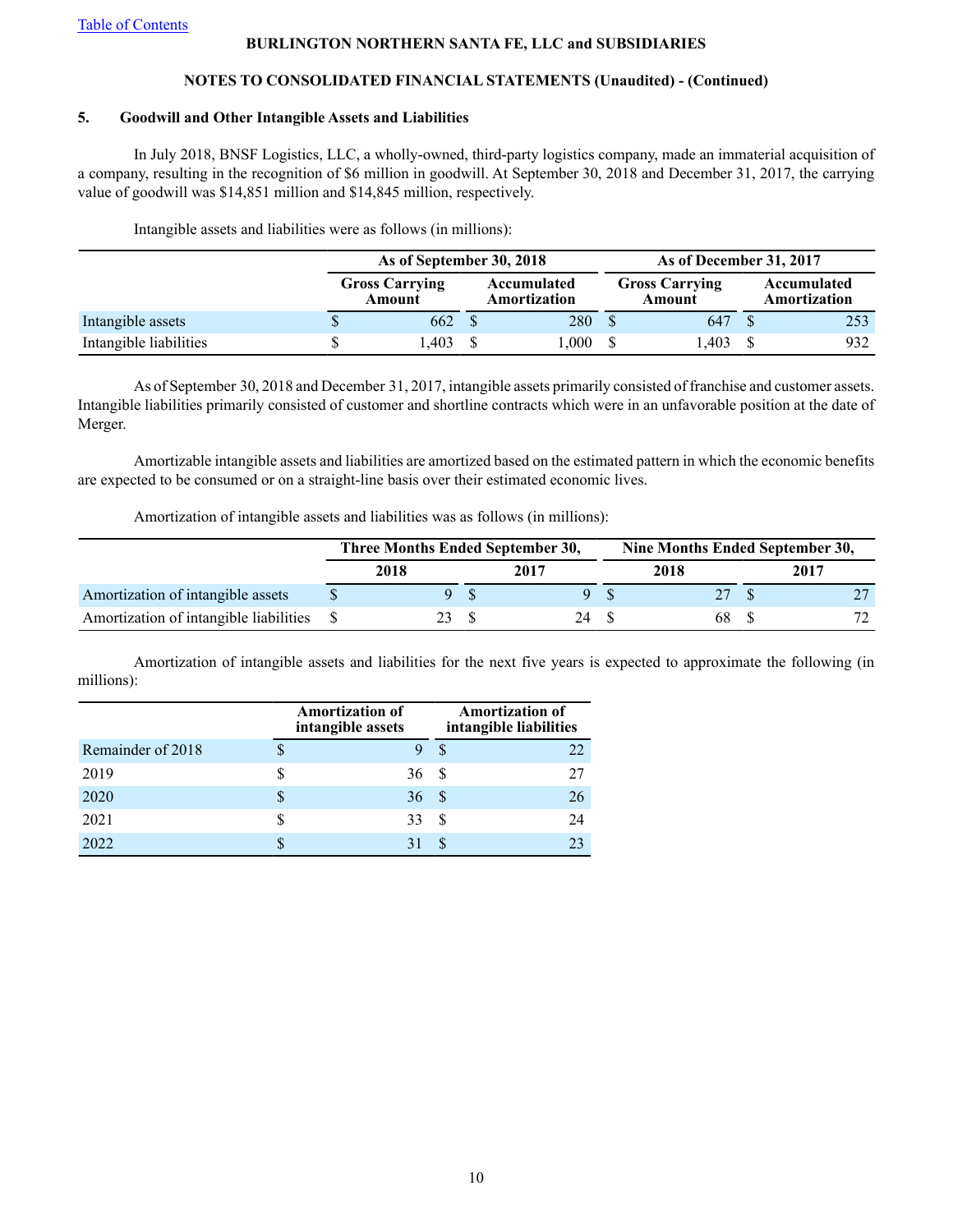# **NOTES TO CONSOLIDATED FINANCIAL STATEMENTS (Unaudited) - (Continued)**

#### **6. Other Assets**

 In July 2010, the Company entered into a low-income housing partnership (the Partnership) as the limited partner, holding a 99.9 percent interest in the Partnership. The Partnership is a variable interest entity (VIE), with the purpose of developing and operating low-income housing rental properties. Recovery of the Company's investment is accomplished through the utilization of low-income housing tax credits and the tax benefits of Partnership losses. The general partner, who holds a 0.1 percent interest in the Partnership, is an unrelated third party and is responsible for controlling and managing the business and financial operation of the Partnership. As the Company does not have the power to direct the activities that most significantly impact the Partnership's economic performance, the Company is not the primary beneficiary and therefore, does not consolidate the Partnership. The Company does not provide financial support to the Partnership that it was not previously contractually obligated to provide.

 The Company has accounted for its investment in the Partnership using the effective yield method. The risk of loss of the Company's investment in the Partnership is considered low as an affiliate of the general partner has provided certain guarantees of tax credits and minimum annual returns. For the nine months ended September 30, 2018 and 2017, the Company recognized a reduction to income tax expense of \$15 million and \$26 million, respectively. The Company's maximum exposure to loss related to the Partnership is the unamortized investment balance. The following table provides information related to this Partnership (in millions):

|                                                           | September 30,<br>2018 |    |  | December 31,<br>2017 |
|-----------------------------------------------------------|-----------------------|----|--|----------------------|
| Unamortized investment balance classified as other assets |                       | 68 |  | 118                  |
| Maximum exposure to loss                                  |                       | 68 |  | 118                  |

 Included within other assets are capitalized right-to-use fixed assets of \$983 million and \$958 million, and related accumulated amortization of \$304 million and \$287 million, at September 30, 2018 and December 31, 2017, respectively.

#### **7. Debt**

## **Notes and Debentures**

 In August 2018, BNSF issued \$750 million of 4.15 percent debentures due December 15, 2048. The net proceeds from the sale of the debentures will be used for general corporate purposes, which may include but are not limited to working capital, capital expenditures, repayment of outstanding indebtedness and distributions.

 In March 2018, BNSF issued \$750 million of 4.05 percent debentures due June 15, 2048. The net proceeds from the sale of the debentures were used for general corporate purposes, which may include but are not limited to working capital, capital expenditures, repayment of outstanding indebtedness and distributions.

 As of September 30, 2018, \$250 million remained authorized by the Board of Managers of the Company to be issued through the Securities and Exchange Commission debt shelf offering process.

 The Company is required to maintain certain financial covenants in conjunction with \$500 million of certain issued and outstanding junior subordinated notes. As of September 30, 2018, the Company was in compliance with these financial covenants.

## **Fair Value of Debt Instruments**

 At September 30, 2018 and December 31, 2017, the fair value of BNSF's debt, excluding capital leases and unamortized gains on interest rate swaps, was \$24.2 billion and \$25.1 billion, respectively, while the book value, which also excludes capital leases and the associated unamortized fair value adjustment under acquisition method accounting related to capital leases and unamortized gains on interest rate swaps, was \$22.8 billion and \$22.0 billion, respectively. The fair value of BNSF's debt is primarily based on market value price models using observable market-based data for the same or similar issues, or on the estimated rates that would be offered to BNSF for debt of the same remaining maturities (Level 2 inputs).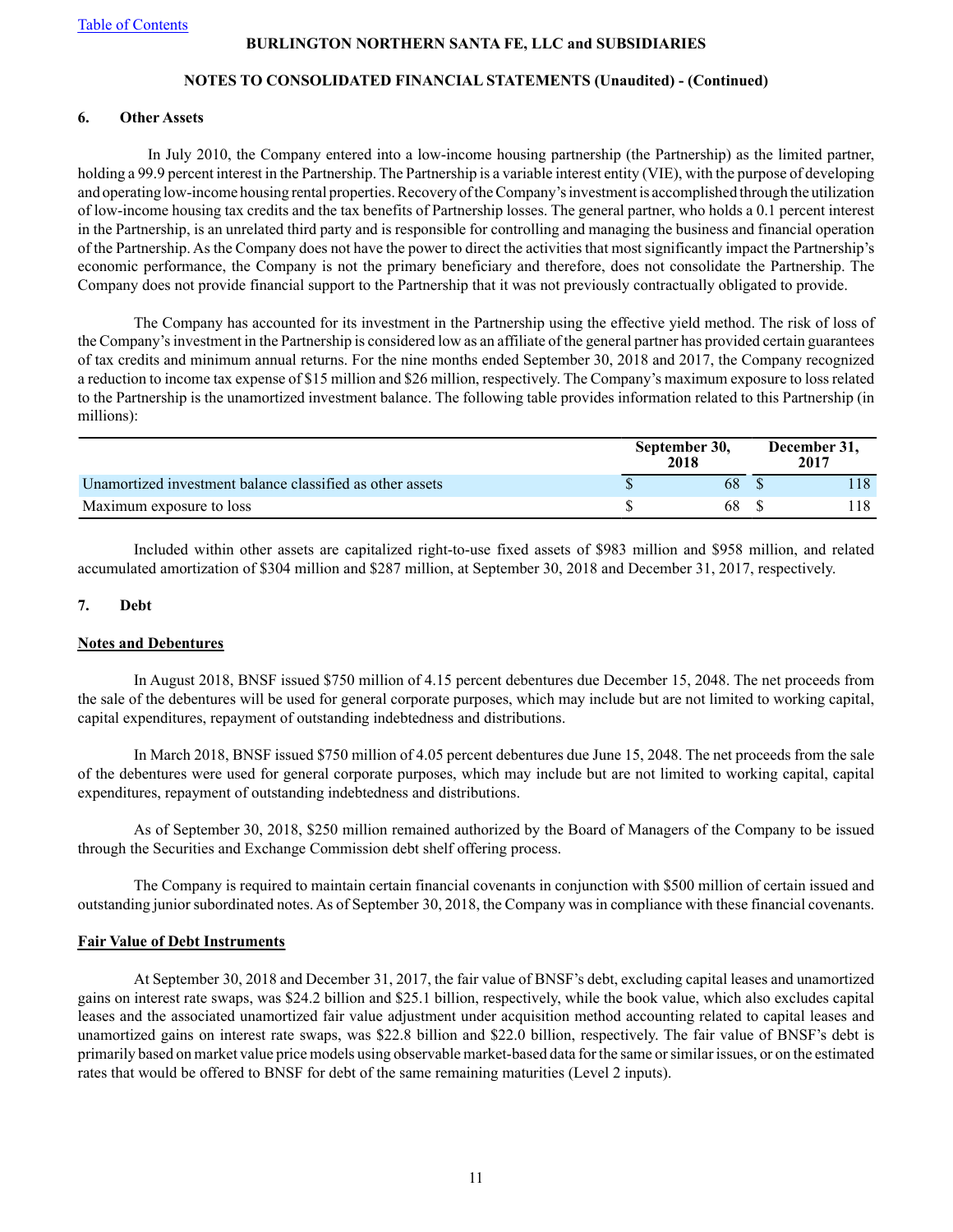## **NOTES TO CONSOLIDATED FINANCIAL STATEMENTS (Unaudited) - (Continued)**

#### **Guarantees**

 As of September 30, 2018, BNSF has not been called upon to perform under the guarantees specifically disclosed in this footnote and does not anticipate a significant performance risk in the foreseeable future.

 Debt and other obligations of non-consolidated entities guaranteed by the Company as of September 30, 2018, were as follows (dollars in millions):

|                                         | <b>Guarantees</b>                      |  |                                          |  |                                             |  |                                                   |                                           |                                   |
|-----------------------------------------|----------------------------------------|--|------------------------------------------|--|---------------------------------------------|--|---------------------------------------------------|-------------------------------------------|-----------------------------------|
|                                         | <b>BNSF</b><br>Ownership<br>Percentage |  | <b>Principal</b><br>Amount<br>Guaranteed |  | <b>Maximum</b><br>Future<br><b>Payments</b> |  | <b>Maximum</b><br>Recourse<br>Amount <sup>"</sup> | Remaining<br>Term<br>(in years)           | Capitalized<br><b>Obligations</b> |
| Kinder Morgan Energy Partners,<br>L.P.  | $0.5\%$ \$                             |  | 190                                      |  | 190                                         |  |                                                   | Termination<br><sub>ot</sub><br>Ownership | 2 <sup>b</sup>                    |
| Chevron Phillips Chemical<br>Company LP | $-$ %                                  |  | N/A <sup>d</sup>                         |  | N/A <sup>d</sup>                            |  | N/A <sup>d</sup>                                  | 9                                         | 19 <sup>c</sup>                   |

Reflects the maximum amount the Company could recover from a third party other than the counterparty.

Reflects capitalized obligations that are recorded on the Company's Consolidated Balance Sheets.

Reflects the asset and corresponding liability for the fair value of these guarantees required by authoritative accounting guidance related to guarantees.

There is no cap to the liability that can be sought from BNSF for BNSF's negligence or the negligence of the indemnified party. However, BNSF could receive reimbursement from certain insurance policies if the liability exceeds a certain amount.

#### *Kinder Morgan Energy Partners, L.P.*

 Santa Fe Pacific Pipelines, Inc., an indirect, wholly-owned subsidiary of BNSF, has a guarantee in connection with its remaining special limited partnership interest in Santa Fe Pacific Pipeline Partners, L.P. (SFPP), a subsidiary of Kinder Morgan Energy Partners, L.P., to be paid only upon default by the partnership. All obligations with respect to the guarantee will cease upon termination of ownership rights, which would occur upon a put notice issued by BNSF or the exercise of the call rights by the general partners of SFPP.

## *Chevron Phillips Chemical Company LP*

 BNSF has an indemnity agreement with Chevron Phillips Chemical Company LP (Chevron Phillips), granting certain rights of indemnity from BNSF, in order to facilitate access to a storage facility. Under certain circumstances, payment under this obligation may be required in the event Chevron Phillips were to incur certain liabilities or other incremental costs resulting from trackage access.

#### *Indemnities*

 In the ordinary course of business, BNSF enters into agreements with third parties that include indemnification clauses. The Company believes that these clauses are generally customary for the types of agreements in which they are included. At times, these clauses may involve indemnification for the acts of the Company, its employees and agents, indemnification for another party's acts, indemnification for future events, indemnification based upon a certain standard of performance, indemnification for liabilities arising out of the Company's use of leased equipment or other property, or other types of indemnification. Despite the uncertainty whether events which would trigger the indemnification obligations would ever occur, the Company does not believe that these indemnity agreements will have a material adverse effect on the Company's results of operations, financial position or liquidity. Additionally, the Company believes that, due to lack of historical payment experience, the fair value of indemnities cannot be estimated with any amount of certainty and that the fair value of any such amount would be immaterial to the Consolidated Financial Statements. Agreements that reflect unique circumstances, particularly agreements that contain guarantees that indemnify for another party's acts, are disclosed separately, if appropriate. Unless separately disclosed above, no fair value liability related to indemnities has been recorded in the Consolidated Financial Statements.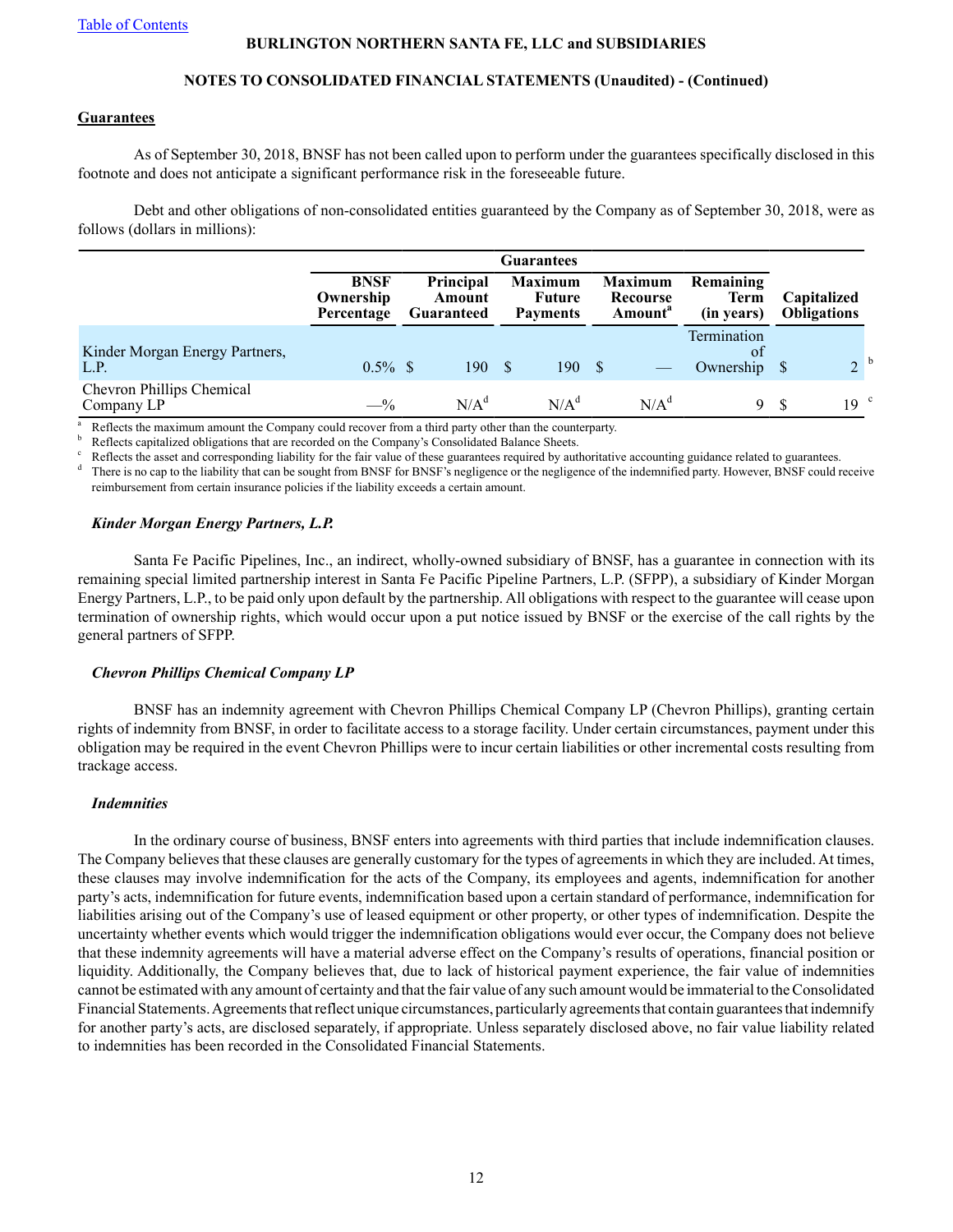## **NOTES TO CONSOLIDATED FINANCIAL STATEMENTS (Unaudited) - (Continued)**

#### **Variable Interest Entities - Leases**

 BNSF Railway has entered into various lease transactions in which the structure of the lease contains VIEs. These leases are primarily for equipment. These VIEs were created solely for the lease transactions and have no other activities, assets or liabilities outside of the lease transactions. In some of the arrangements, BNSF Railway has the option to purchase some or all of the leased assets at a fixed price, thereby creating variable interests for BNSF Railway in the VIEs. The future minimum lease payments associated with the VIE leases were \$1.6 billion as of September 30, 2018.

 In the event the leased asset is destroyed, BNSF Railway is generally obligated to either replace the asset or pay a fixed loss amount. The inclusion of the fixed loss amount is a standard clause within the lease arrangements. Historically, BNSF Railway has not incurred significant losses related to this clause. As such, it is not anticipated that the maximum exposure to loss would materially differ from the future minimum lease payments.

BNSF Railway does not provide financial support to the VIEs that it was not previously contractually obligated to provide.

 BNSF Railway maintains and operates the leased assets based on contractual obligations within the lease arrangements, which set specific guidelines consistent within the industry. As such, BNSF Railway has no control over activities that could materially impact the fair value of the leased assets. BNSF Railway does not hold the power to direct the activities of the VIEs and therefore does not control the ongoing activities that have a significant impact on the economic performance of the VIEs. Additionally, BNSF Railway does not have the obligation to absorb losses of the VIEs or the right to receive benefits of the VIEs that could potentially be significant to the VIEs. Depending on market conditions, the fixed-price purchase options could potentially provide benefit to the Company; however, any benefits potentially received from a fixed-price purchase option are generally expected to be minimal. Based on these factors, BNSF Railway is not the primary beneficiary of the VIEs. As BNSF Railway is not the primary beneficiary and the majority of the VIE leases are operating leases, the assets and liabilities related to the VIEs recorded in the Company's Consolidated Balance Sheets are immaterial.

#### **8. Commitments and Contingencies**

#### **Personal Injury**

 Personal injury claims, including asbestos claims and employee work-related injuries and third-party injuries (collectively, other personal injury), are a significant expense for the railroad industry. Personal injury claims by BNSF Railway employees are subject to the provisions of the Federal Employers' Liability Act (FELA) rather than state workers' compensation laws. FELA's system of requiring the finding of fault, coupled with unscheduled awards and reliance on the jury system, can contribute to increased expenses. Other proceedings include claims by non-employees for punitive as well as compensatory damages, and from time to time may include proceedings that have been certified as or purport to be class actions. The variability present in settling these claims, including non-employee personal injury and matters in which punitive damages are alleged, could result in increased expenses in future years. BNSF has implemented a number of safety programs designed to reduce the number of personal injuries as well as the associated claims and personal injury expense.

 BNSF records an undiscounted liability for personal injury claims when the expected loss is both probable and reasonably estimable. The liability and ultimate expense projections are estimated using standard actuarial methodologies. Liabilities recorded for unasserted personal injury claims are based on information currently available. Due to the inherent uncertainty involved in projecting future events such as the number of claims filed each year, developments in judicial and legislative standards and the average costs to settle projected claims, actual costs may differ from amounts recorded. Expense accruals and any required adjustments are classified as materials and other in the Consolidated Statements of Income.

## *Asbestos*

 The Company is party to a number of personal injury claims by employees and non-employees who may have been exposed to asbestos. The heaviest exposure for certain BNSF employees was due to work conducted in and around the use of steam locomotive engines that were phased out between the years of 1950 and 1967. However, other types of exposures, including exposure from locomotive component parts and building materials, continued after 1967 until they were substantially eliminated at BNSF by 1985.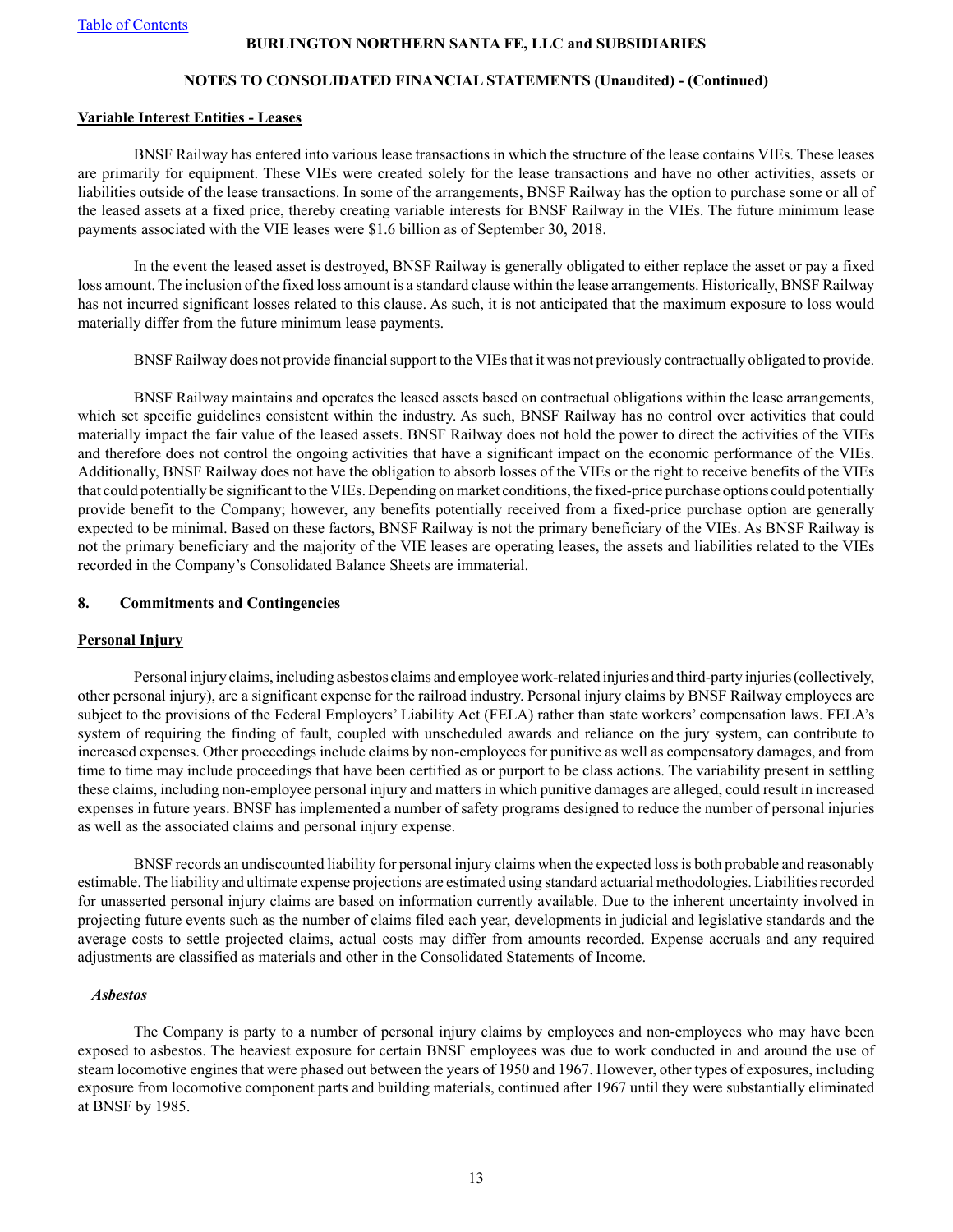## **NOTES TO CONSOLIDATED FINANCIAL STATEMENTS (Unaudited) - (Continued)**

 BNSF assesses its unasserted asbestos liability exposure on an annual basis during the third quarter. BNSF determines its asbestos liability by estimating its exposed population, the number of claims likely to be filed, the number of claims that will likely require payment and the estimated cost per claim. Estimated filing and dismissal rates and average cost per claim are determined utilizing recent claim data and trends.

 During the third quarters of 2018 and 2017, the Company analyzed recent filing and payment trends to ensure the assumptions used by BNSF to estimate its future asbestos liability were reasonable. In the third quarter of 2018, management determined that the liability remained appropriate, and no change was recorded. In the third quarter of 2017, management recorded a decrease to the liability of \$29 million. The Company plans to update its study again in the third quarter of 2019.

 Throughout the year, BNSF monitors actual experience against the number of forecasted claims and expected claim payments and will record adjustments to the Company's estimates as necessary.

 Based on BNSF's estimate of the potentially exposed employees and related mortality assumptions, it is anticipated that unasserted asbestos claims will continue to be filed through the year 2050. The Company recorded an amount for the full estimated filing period through 2050 because it had a relatively finite exposed population (former and current employees hired prior to 1985), which it was able to identify and reasonably estimate and about which it had obtained reliable demographic data (including age, hire date and occupation) derived from industry or BNSF specific data that was the basis for the study. BNSF projects that approximately 65, 80 and 95 percent of the future unasserted asbestos claims will be filed within the next 10, 15 and 25 years, respectively.

#### *Other Personal Injury*

 BNSF estimates its other personal injury liability claims and expense quarterly based on the covered population, activity levels and trends in frequency and the costs of covered injuries. Estimates include unasserted claims except for certain repetitive stress and other occupational trauma claims that allegedly result from prolonged repeated events or exposure. Such claims are estimated on an as-reported basis because the Company cannot estimate the range of reasonably possible loss due to other nonwork related contributing causes of such injuries and the fact that continued exposure is required for the potential injury to manifest itself as a claim. BNSF has not experienced any significant adverse trends related to these types of claims in recent years.

 BNSF monitors quarterly actual experience against the number of forecasted claims to be received, the forecasted number of claims closing with payment and expected claim payments. Adjustments to the Company's estimates are recorded quarterly as necessary or more frequently as new events or changes in estimates develop.

 The following table summarizes the activity in the Company's accrued obligations for asbestos and other personal injury matters (in millions):

|                                 | Three Months Ended September 30, |  |      |  |  |
|---------------------------------|----------------------------------|--|------|--|--|
|                                 | 2018                             |  | 2017 |  |  |
| Beginning balance               | 295                              |  | 364  |  |  |
| Accruals / changes in estimates | 22                               |  | (24) |  |  |
| Payments                        | (16)                             |  | (16) |  |  |
| Ending balance                  | 301                              |  | 324  |  |  |

|                                 | Nine Months Ended September 30, |  |      |  |  |
|---------------------------------|---------------------------------|--|------|--|--|
|                                 | 2018                            |  | 2017 |  |  |
| Beginning balance               | 307                             |  | 367  |  |  |
| Accruals / changes in estimates | 56                              |  | (6)  |  |  |
| Payments                        | (62)                            |  | (37) |  |  |
| Ending balance                  | 301                             |  | 324  |  |  |

 At September 30, 2018 and December 31, 2017, \$80 million and \$85 million was included in current liabilities, respectively. Defense and processing costs, which are recorded on an as-reported basis, were not included in the recorded liability. The Company is primarily self-insured for personal injury claims.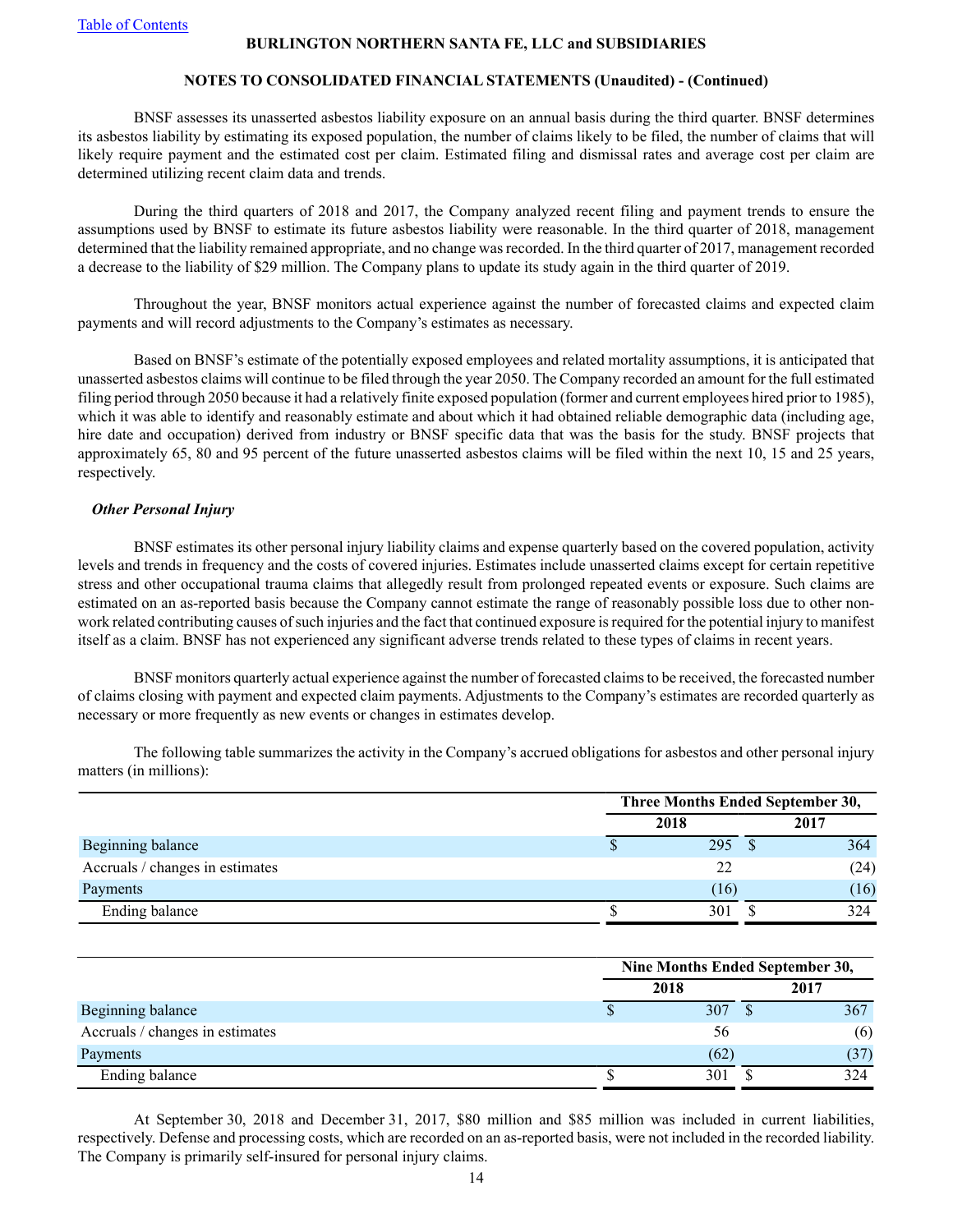## **NOTES TO CONSOLIDATED FINANCIAL STATEMENTS (Unaudited) - (Continued)**

 Because of the uncertainty surrounding the ultimate outcome of personal injury claims, it is reasonably possible that future costs to settle personal injury claims may range from approximately \$265 million to \$360 million. However, BNSF believes that the \$301 million recorded at September 30, 2018 is the best estimate of the Company's future obligation for the settlement of personal injury claims.

 The amounts recorded by BNSF for personal injury liabilities were based upon currently known facts. Future events, such as the number of new claims to be filed each year, the average cost of disposing of claims, as well as the numerous uncertainties surrounding personal injury litigation in the United States, could cause the actual costs to be higher or lower than projected.

 Although the final outcome of personal injury matters cannot be predicted with certainty, considering among other things the meritorious legal defenses available and liabilities that have been recorded, it is the opinion of BNSF that none of these items, when finally resolved, will have a material adverse effect on the Company's financial position or liquidity. However, the occurrence of a number of these items in the same period could have a material adverse effect on the results of operations in a particular quarter or fiscal year.

#### *BNSF Insurance Company*

 The Company has a consolidated, wholly-owned subsidiary, Burlington Northern Santa Fe Insurance Company, Ltd. (BNSFIC), that offers insurance coverage for certain risks, FELA claims, railroad protective and force account insurance claims and certain excess general liability and property coverage, and certain other claims which are subject to reinsurance. BNSFIC has entered into annual reinsurance treaty agreements with several other companies. The treaty agreements insure workers compensation, general liability, auto liability and FELA risk. In accordance with the agreements, BNSFIC cedes a portion of its FELA exposure through the treaty and assumes a proportionate share of the entire risk. Each year BNSFIC reviews the objectives and performance of the treaty to determine its continued participation in the treaty. The treaty agreements provide for certain protections against the risk of treaty participants' non-performance. On an ongoing basis, BNSF and/or the treaty manager reviews the creditworthiness of each of the participants. BNSF does not believe its exposure to treaty participants' non-performance is material at this time. BNSFIC typically invests in time deposits and money market accounts. At September 30, 2018, there was \$511 million related to these third-party investments, which were classified as cash and cash equivalents on the Company's Consolidated Balance Sheets, as compared with \$497 million at December 31, 2017.

## **Environmental**

 The Company's operations, as well as those of its competitors, are subject to extensive federal, state and local environmental regulation. BNSF's operating procedures include practices to protect the environment from the risks inherent in railroad operations, which frequently involve transporting chemicals and other hazardous materials. Additionally, many of BNSF's land holdings are and have been used for industrial or transportation-related purposes or leased to commercial or industrial companies whose activities may have resulted in discharges onto the property. As a result, BNSF is subject to environmental cleanup and enforcement actions. In particular, the federal Comprehensive Environmental Response, Compensation and Liability Act of 1980 (CERCLA), also known as the Superfund law, as well as similar state laws, generally impose joint and several liability for cleanup and enforcement costs on current and former owners and operators of a site without regard to fault or the legality of the original conduct. BNSF has been notified that it is a potentially responsible party (PRP) for study and cleanup costs at Superfund sites for which investigation and remediation payments are or will be made or are yet to be determined (the Superfund sites) and, in many instances, is one of several PRPs. In addition, BNSF may be considered a PRP under certain other laws. Accordingly, under CERCLA and other federal and state statutes, BNSF may be held jointly and severally liable for all environmental costs associated with a particular site. If there are other PRPs, BNSF generally participates in the cleanup of these sites through costsharing agreements with terms that vary from site to site. Costs are typically allocated based on such factors as relative volumetric contribution of material, the amount of time the site was owned or operated and/or the portion of the total site owned or operated by each PRP.

 BNSF is involved in a number of administrative and judicial proceedings and other mandatory cleanup efforts for 206 sites, including 18 Superfund sites, at which it is participating in the study or cleanup, or both, of alleged environmental contamination.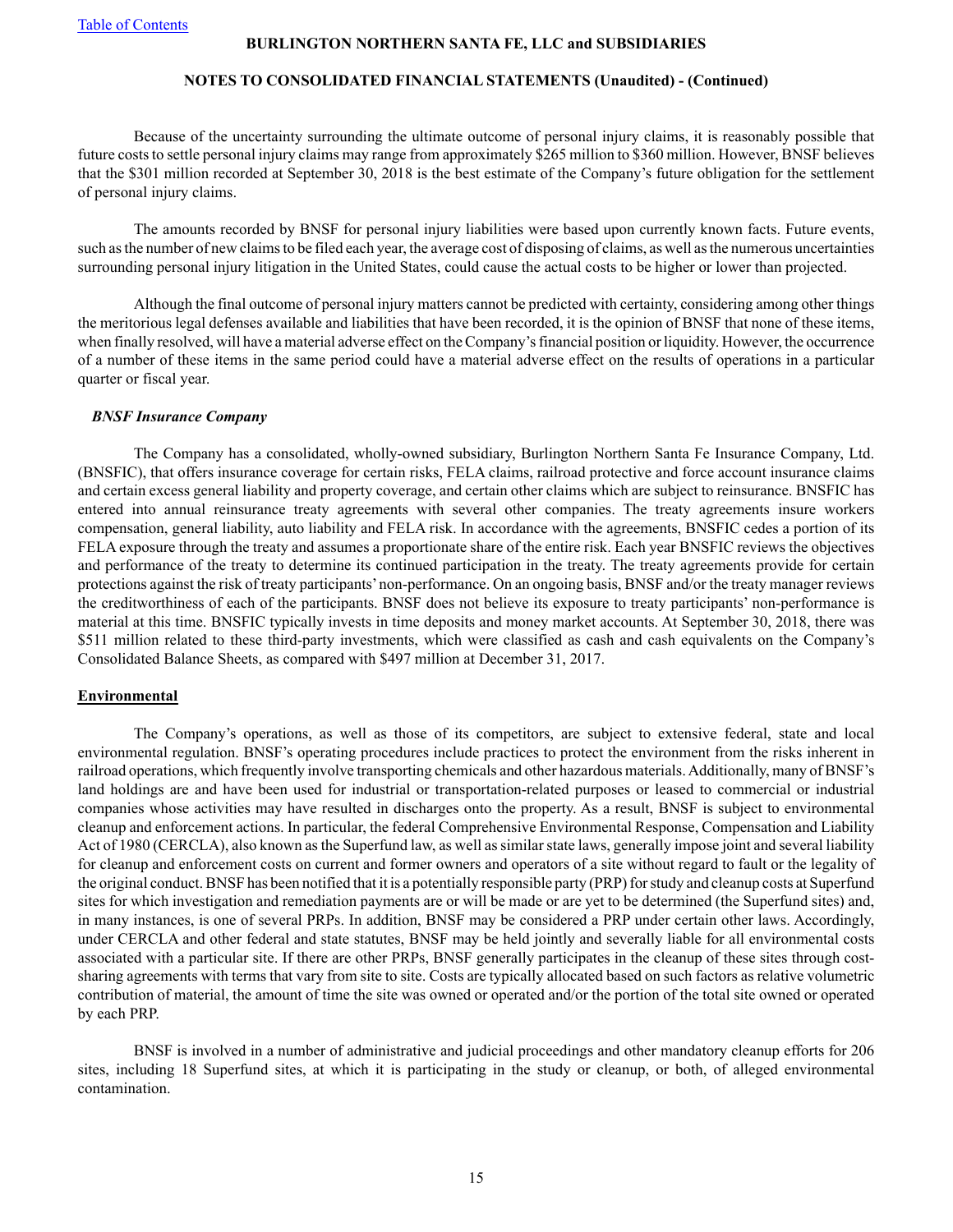# **NOTES TO CONSOLIDATED FINANCIAL STATEMENTS (Unaudited) - (Continued)**

 Liabilities for environmental cleanup costs are recorded when BNSF's liability for environmental cleanup is probable and reasonably estimable. Subsequent adjustments to initial estimates are recorded as necessary based upon additional information developed in subsequent periods. Environmental costs include initial site surveys and environmental studies as well as costs for remediation of sites determined to be contaminated.

 BNSF estimates the ultimate cost of cleanup efforts at its known environmental sites on an annual basis during the third quarter. Ultimate cost estimates for environmental sites are based on current estimated percentage to closure ratios, possible remediation work plans and estimates of the costs and likelihood of each possible outcome, historical payment patterns, and benchmark patterns developed from data accumulated from industry and public sources, including the Environmental Protection Agency and other governmental agencies. These factors incorporate into the estimates experience gained from cleanup efforts at other similar sites.

 Annual studies do not include: (i) contaminated sites of which the Company is not aware; (ii) additional amounts for third-party tort claims, which arise out of contaminants allegedly migrating from BNSF property, due to a limited number of sites; or (iii) natural resource damage claims. BNSF continues to estimate third-party tort claims on a site by site basis when the liability for such claims is probable and reasonably estimable. BNSF's recorded liability for third-party tort claims as of September 30, 2018 and December 31, 2017 was \$8 million and \$9 million, respectively.

 On a quarterly basis, BNSF monitors actual experience against the forecasted remediation and related payments made on existing sites and conducts ongoing environmental contingency analyses, which consider a combination of factors including independent consulting reports, site visits, legal reviews and analysis of the likelihood of other PRPs' participation in, and their ability to pay for, cleanup. Adjustments to the Company's estimates will continue to be recorded as necessary based on developments in subsequent periods. Additionally, environmental accruals, which are classified as materials and other in the Consolidated Statements of Income, include amounts for newly identified sites or contaminants, third-party claims, and legal fees incurred for defense of third-party claims and recovery efforts.

The following table summarizes the activity in the Company's accrued obligations for environmental matters (in millions):

|                                 | Three Months Ended September 30, |  |      |  |  |
|---------------------------------|----------------------------------|--|------|--|--|
|                                 | 2018                             |  | 2017 |  |  |
| Beginning balance               | 310                              |  | 326  |  |  |
| Accruals / changes in estimates |                                  |  |      |  |  |
| Payments                        | (4)                              |  | (7)  |  |  |
| Ending balance                  | 299                              |  | 322  |  |  |

|                                 | Nine Months Ended September 30, |  |      |  |
|---------------------------------|---------------------------------|--|------|--|
|                                 | 2018                            |  | 2017 |  |
| Beginning balance               | 317                             |  | 342  |  |
| Accruals / changes in estimates | (5)                             |  |      |  |
| Payments                        | (13)                            |  | (22) |  |
| Ending balance                  | 299                             |  | 322  |  |

 At September 30, 2018 and December 31, 2017, \$35 million and \$40 million was included in current liabilities, respectively.

 During the third quarters of 2018 and 2017, the Company analyzed recent data and trends to ensure the assumptions used by BNSF to estimate its future environmental liability were reasonable. As a result of this study, in the third quarters of 2018 and 2017, management recorded a reduction to expense of \$8 million and an additional expense of \$2 million as of the respective June 30 measurement dates. The Company plans to update its study again in the third quarter of 2019.

 BNSF's environmental liabilities are not discounted. BNSF anticipates that the majority of the accrued costs at September 30, 2018 will be paid over the next ten years, and no individual site is considered to be material.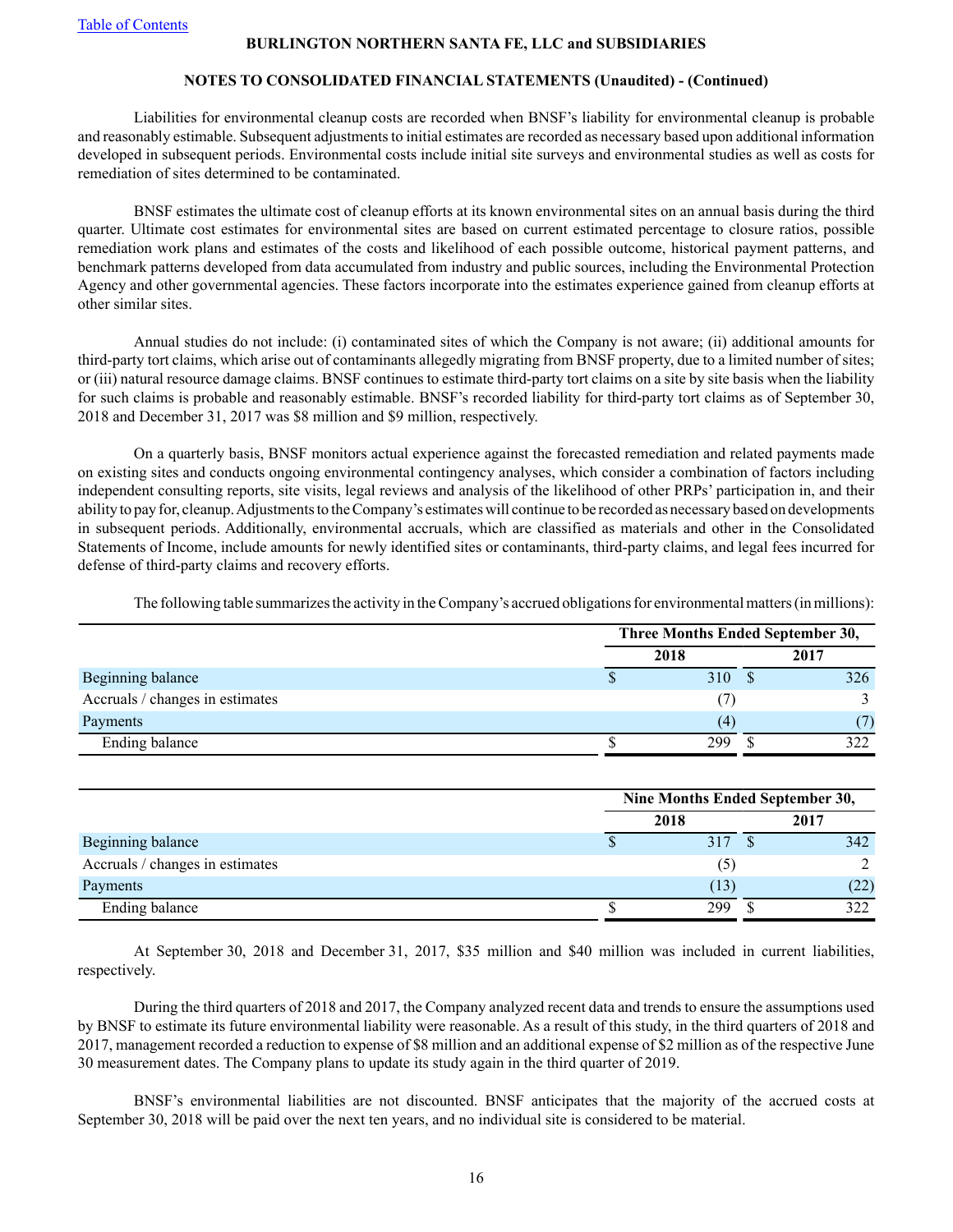## **NOTES TO CONSOLIDATED FINANCIAL STATEMENTS (Unaudited) - (Continued)**

 Liabilities recorded for environmental costs represent BNSF's best estimate of its probable future obligation for the remediation and settlement of these sites and include both asserted and unasserted claims. Although recorded liabilities include BNSF's best estimate of all probable costs, without reduction for anticipated recoveries from third parties, BNSF's total cleanup costs at these sites cannot be predicted with certainty due to various factors such as the extent of corrective actions that may be required, evolving environmental laws and regulations, advances in environmental technology, the extent of other parties' participation in cleanup efforts, developments in ongoing environmental analyses related to sites determined to be contaminated and developments in environmental surveys and studies of contaminated sites.

 Because of the uncertainty surrounding these factors, it is reasonably possible that future costs for environmental liabilities may range from approximately \$245 million to \$395 million. However, BNSF believes that the \$299 million recorded at September 30, 2018 is the best estimate of the Company's future obligation for environmental costs.

 Although the final outcome of these environmental matters cannot be predicted with certainty, it is the opinion of BNSF that none of these items, when finally resolved, will have a material adverse effect on the Company's financial position or liquidity. However, the occurrence of a number of these items in the same period could have a material adverse effect on the results of operations in a particular quarter or fiscal year.

#### **Other Claims and Litigation**

 In addition to asbestos, other personal injury and environmental matters discussed above, BNSF and its subsidiaries are also parties to a number of other legal actions and claims, governmental proceedings and private civil suits arising in the ordinary course of business, including those related to disputes and complaints involving certain transportation rates and charges. Some of the legal proceedings include claims for punitive as well as compensatory damages, and from time to time may include proceedings that purport to be class actions. Although the final outcome of these matters cannot be predicted with certainty, considering among other things the meritorious legal defenses available and liabilities that have been recorded along with applicable insurance, BNSF currently believes that none of these items, when finally resolved, will have a material adverse effect on the Company's financial position or liquidity. However, an unexpected adverse resolution of one or more of these items could have a material adverse effect on the results of operations in a particular quarter or fiscal year.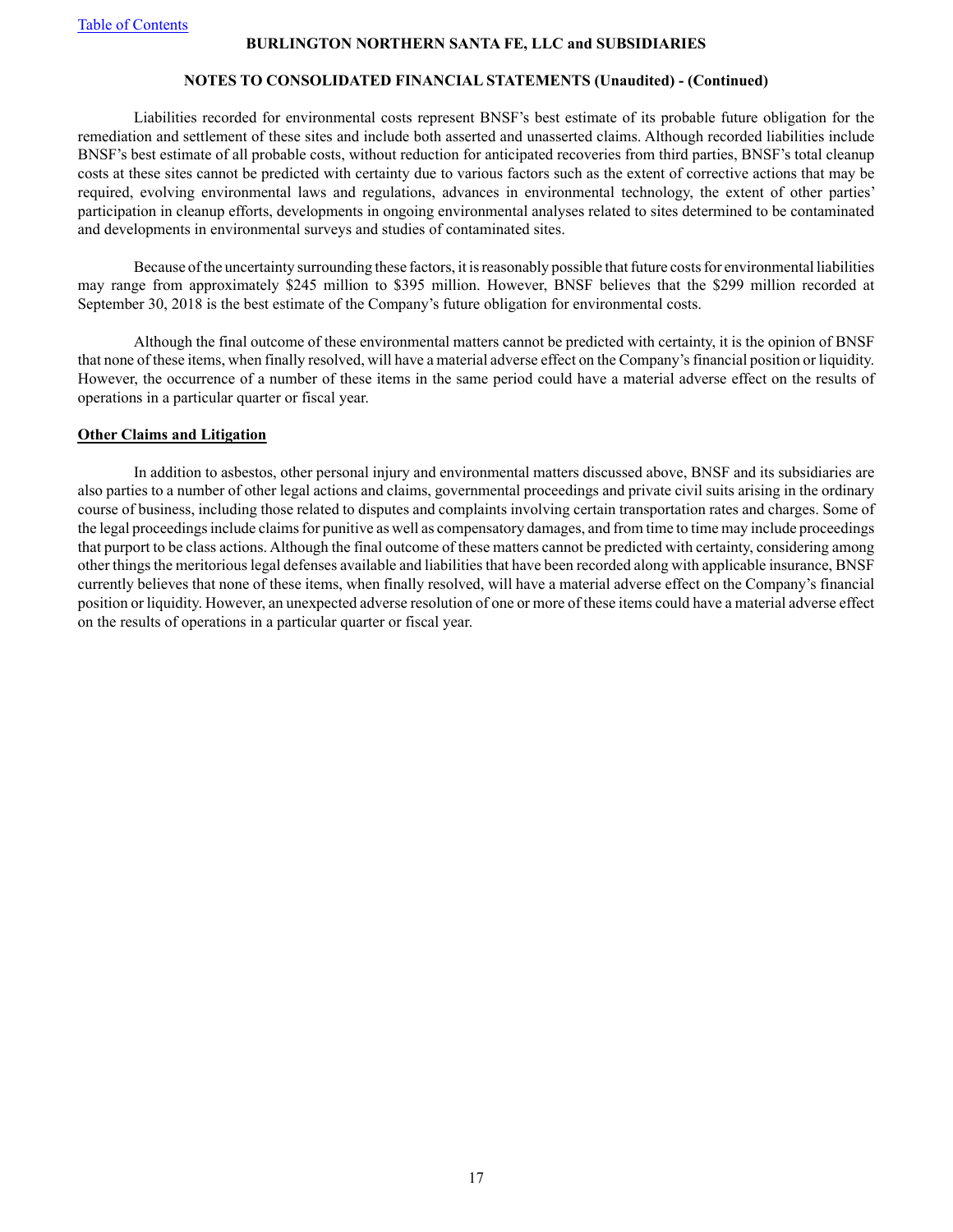# **NOTES TO CONSOLIDATED FINANCIAL STATEMENTS (Unaudited) - (Continued)**

# **9. Employment Benefit Plans**

 Components of the net cost (credit) for the periods presented below for certain employee benefit plans were as follows (in millions):

| <b>Net Cost (Credit)</b>       |  | <b>Pension Benefits</b><br>Three Months Ended September 30, |      |  |  |  |  |
|--------------------------------|--|-------------------------------------------------------------|------|--|--|--|--|
|                                |  |                                                             |      |  |  |  |  |
|                                |  | 2018                                                        | 2017 |  |  |  |  |
| Service cost                   |  | 12                                                          | 10   |  |  |  |  |
| Interest cost                  |  | 20                                                          | 22   |  |  |  |  |
| Expected return on plan assets |  | (39)                                                        | (37) |  |  |  |  |
| Net credit recognized          |  |                                                             | (5)  |  |  |  |  |

|                                | <b>Pension Benefits</b><br>Nine Months Ended September 30, |       |  |       |  |  |
|--------------------------------|------------------------------------------------------------|-------|--|-------|--|--|
|                                |                                                            |       |  |       |  |  |
| <b>Net Cost (Credit)</b>       |                                                            | 2018  |  | 2017  |  |  |
| Service cost                   |                                                            | 34    |  | 31    |  |  |
| Interest cost                  |                                                            | 62    |  | 66    |  |  |
| Expected return on plan assets |                                                            | (118) |  | (111) |  |  |
| Net credit recognized          |                                                            | (22)  |  | (14)  |  |  |

| <b>Net Cost (Credit)</b>              |                                  | <b>Retiree Health and Welfare Benefits</b> |      |  |  |  |  |
|---------------------------------------|----------------------------------|--------------------------------------------|------|--|--|--|--|
|                                       | Three Months Ended September 30, |                                            |      |  |  |  |  |
|                                       |                                  | 2018                                       | 2017 |  |  |  |  |
| Service cost                          |                                  |                                            |      |  |  |  |  |
| Interest cost                         |                                  |                                            |      |  |  |  |  |
| Amortization of prior service credits |                                  | (2)                                        | (1)  |  |  |  |  |
| Net cost recognized                   |                                  |                                            |      |  |  |  |  |

|                                       | <b>Retiree Health and Welfare Benefits</b><br>Nine Months Ended September 30, |      |  |      |  |  |
|---------------------------------------|-------------------------------------------------------------------------------|------|--|------|--|--|
|                                       |                                                                               |      |  |      |  |  |
| <b>Net Cost (Credit)</b>              |                                                                               | 2018 |  | 2017 |  |  |
| Service cost                          |                                                                               |      |  |      |  |  |
| Interest cost                         |                                                                               | b    |  |      |  |  |
| Amortization of prior service credits |                                                                               | (2)  |  | (2)  |  |  |
| Net cost recognized                   |                                                                               |      |  |      |  |  |

 Service cost is included in compensation and benefits expense and the other components of net periodic benefit costs are included in other (income) expense, net in the Consolidated Statements of Income.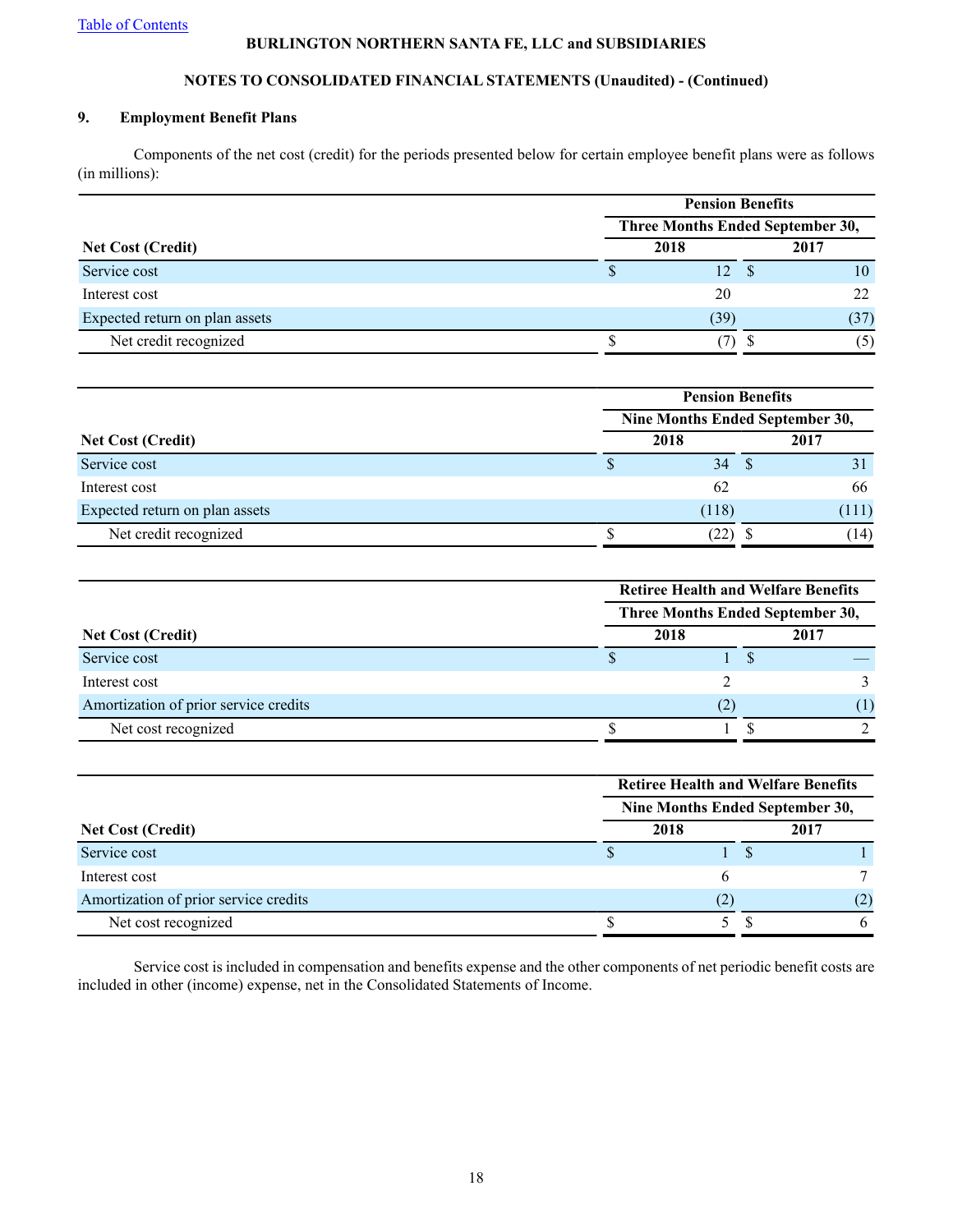# **NOTES TO CONSOLIDATED FINANCIAL STATEMENTS (Unaudited) - (Continued)**

### **10. Related Party Transactions**

 The companies identified as affiliates of BNSF include Berkshire and its subsidiaries. During the nine months ended September 30, 2018 and 2017, the Company declared and paid cash distributions of \$4.2 billion and \$2.6 billion, respectively, to its parent company. For the nine months ended September 30, 2018 and 2017, the Company received tax refunds of \$217 million and \$21 million, respectively, from Berkshire, and made tax payments of \$591 million and \$1.0 billion, respectively, to Berkshire. As of September 30, 2018, the Company had a payable to Berkshire of \$74 million. As of December 31, 2017, the Company had a receivable from Berkshire of \$235 million recorded in other current assets and a payable to Berkshire of \$19 million. Uncertain tax positions will affect the tax payable to Berkshire if and when settled. As of September 30, 2018 and December 31, 2017, the Company had \$33 million and \$32 million, respectively, payable to Berkshire related to prior year tax audit settlements.

 BNSF engages in various transactions with related parties in the ordinary course of business. The following tables summarize revenues earned by BNSF for services provided to related parties and expenditures to related parties (in millions):

|              | Three Months Ended September 30, |  |      |  |  |
|--------------|----------------------------------|--|------|--|--|
|              | 2018                             |  | 2017 |  |  |
| Revenues     | 39                               |  |      |  |  |
| Expenditures | 95                               |  | 82   |  |  |

|              | Nine Months Ended September 30, |  |      |  |  |
|--------------|---------------------------------|--|------|--|--|
|              | 2018                            |  | 2017 |  |  |
| Revenues     | 106                             |  | 100  |  |  |
| Expenditures | 281                             |  | 243  |  |  |

 BNSF owns 17.3 percent of TTX Company (TTX) while other North American railroads own the remaining interest. As BNSF possesses the ability to exercise significant influence, but not control, over the operating and financial policies of TTX, BNSF applies the equity method of accounting to its investment in TTX. In applying the equity method, the investment is recorded in other assets. Equity income or losses are recorded in materials and other in the Consolidated Statements of Income. North American railroads pay TTX car hire to use TTX's freight equipment to serve their customers. BNSF's car hire expenditures incurred with TTX are included in the table above. BNSF had \$598 million and \$554 million recognized as investments related to TTX in its Consolidated Balance Sheets as of September 30, 2018 and December 31, 2017, respectively.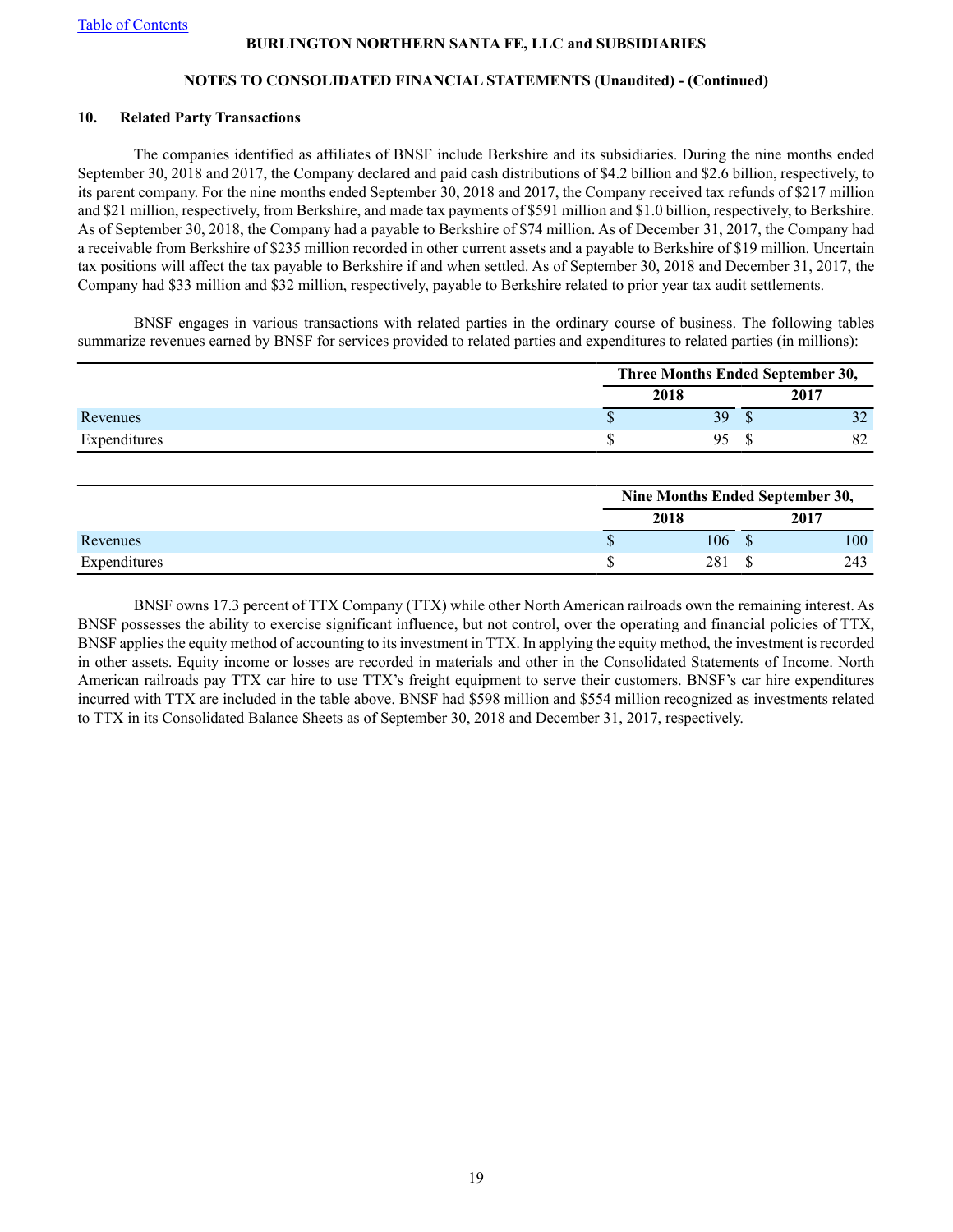## **NOTES TO CONSOLIDATED FINANCIAL STATEMENTS (Unaudited) - (Continued)**

## **11. Accumulated Other Comprehensive Income**

 Other comprehensive income refers to revenues, expenses, gains and losses that under generally accepted accounting principles are included in accumulated other comprehensive income, a component of equity within the Consolidated Balance Sheets, rather than net income on the Consolidated Statements of Income. Under existing accounting standards, other comprehensive income may include, among other things, unrecognized gains and losses and prior service credit related to pension and other postretirement benefit plans.

 The following tables provide the components of accumulated other comprehensive income (loss) (AOCI) by component (in millions):

|                                                            |   | <b>Pension and</b><br><b>Retiree Health</b><br>and Welfare<br><b>Benefit Items<sup>a</sup></b> |      | <b>Equity Method</b><br><b>Investments</b> | <b>Total</b> |
|------------------------------------------------------------|---|------------------------------------------------------------------------------------------------|------|--------------------------------------------|--------------|
| Balance at December 31, 2017                               |   | 234 \$                                                                                         |      | $(3)$ \$                                   | 231          |
| Other comprehensive income (loss) before reclassifications |   |                                                                                                |      |                                            |              |
| Amounts reclassified from AOCI                             |   | 25                                                                                             |      | (1)                                        | 24           |
| Balance at September 30, 2018                              |   | 259                                                                                            |      | (3)                                        | 256          |
| Balance at December 31, 2016                               | S | 122                                                                                            | ∣ \$ | $(3)$ \$                                   | 119          |
| Other comprehensive income (loss) before reclassifications |   |                                                                                                |      | (1)                                        | (1)          |
| Amounts reclassified from AOCI                             |   | (T                                                                                             |      |                                            | (1)          |
| Balance at September 30, 2017                              |   | 121                                                                                            |      | (4)                                        | 117          |
|                                                            |   |                                                                                                |      |                                            |              |

a Amounts are net of tax.

| Reclassifications out of AOCI <sup>b</sup>                              |  |                                            |  |      |                                   |  |  |
|-------------------------------------------------------------------------|--|--------------------------------------------|--|------|-----------------------------------|--|--|
|                                                                         |  | <b>Three Months Ended</b><br>September 30, |  |      |                                   |  |  |
| <b>Details about AOCI Components</b>                                    |  | 2018                                       |  | 2017 | <b>Income Statement Line Item</b> |  |  |
| Amortization of pension and retiree health and<br>welfare benefit items |  |                                            |  |      |                                   |  |  |
| Prior service credits                                                   |  | 2 S                                        |  |      | c                                 |  |  |
|                                                                         |  | ↑                                          |  |      | Total before tax                  |  |  |
|                                                                         |  | $^{(1)}$                                   |  | (1)  | Tax benefit / (expense)           |  |  |
| <b>Total reclassifications for the period</b>                           |  |                                            |  |      | Net of tax                        |  |  |

|                                                                         | <b>Nine Months Ended</b><br>September 30, |  |                |                                   |
|-------------------------------------------------------------------------|-------------------------------------------|--|----------------|-----------------------------------|
| <b>Details about AOCI Components</b>                                    | 2018                                      |  | 2017           | <b>Income Statement Line Item</b> |
| Amortization of pension and retiree health and<br>welfare benefit items |                                           |  |                |                                   |
| Prior service credits                                                   | \$<br>2S                                  |  | $\overline{2}$ | $\mathbf{c}$                      |
| Reclassification due to ASU 2016-01 adoption                            |                                           |  |                |                                   |
| Reclassification due to ASU 2018-02 adoption                            | (26)                                      |  |                |                                   |
|                                                                         | (23)                                      |  |                | Total before tax                  |
|                                                                         | (1)                                       |  | (1)            | Tax benefit / (expense)           |
| Total reclassifications for the period                                  | (24)                                      |  |                | Net of tax                        |

b Amounts in parentheses indicate debits to the income statement.

c This accumulated other comprehensive income component is included in the computation of net periodic pension and retiree health and welfare cost (see Note 9 for additional details).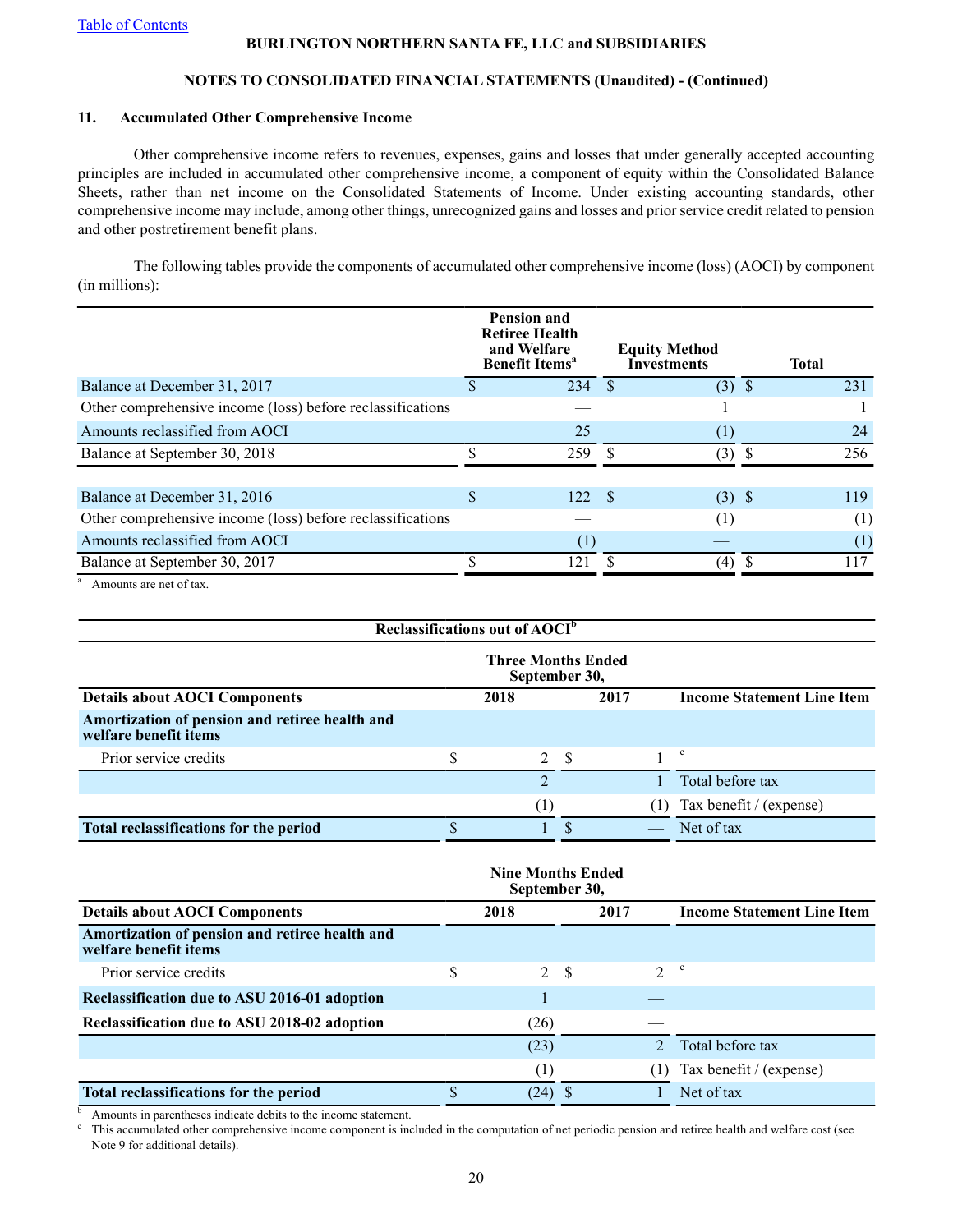# **NOTES TO CONSOLIDATED FINANCIAL STATEMENTS (Unaudited) - (Continued)**

## **12. Accounting Pronouncements**

 In February 2016, the Financial Accounting Standards Board (FASB) issued Accounting Standards Update No. 2016-02 (ASU 2016-02), Leases (Topic 842). The guidance in ASU 2016-02 supersedes the lease recognition requirements in ASC Topic 840, Leases (FAS 13). ASU 2016-02 requires an entity to recognize assets and liabilities arising from a lease for both financing and operating leases, along with additional qualitative and quantitative disclosures. ASU 2016-02 is effective for fiscal years beginning after December 15, 2018, with early adoption permitted. At December 31, 2017, BNSF had long-term operating leases with \$3.0 billion of remaining minimum lease payments, and is assessing these contracts and others for lease qualification under the new standard. This new standard will require the present value of these leases to be recorded in the Consolidated Balance Sheets as a right of use asset and lease liability. Management is currently evaluating the impacts of the new guidance on its financials, disclosures and internal control framework and is in the process of implementing a lease accounting system to support the new reporting requirements.

 In March 2017, the FASB issued Accounting Standards Update No. 2017-07 (ASU 2017-07), Compensation - Retirement Benefits (Topic 715): Improving the Presentation of Net Periodic Pension Cost and Net Periodic Postretirement Benefit Cost. ASU 2017-07 requires an entity to present the service cost component of net benefit cost in the same line item as other current employee compensation costs (including being capitalized, if appropriate, as part of an asset). The other components of net benefit cost are presented below income from operations. BNSF adopted the standard as of January 1, 2018. Other components of net benefit costs previously recorded in compensation and benefits expense were reclassified to other income. See Note 9 to the Consolidated Financial Statements. The retrospective impact of the adoption is shown in the table below (in millions):

|                             | <b>Three Months Ended September 30, 2017</b> |                                         |  |                    |  |            |  |  |
|-----------------------------|----------------------------------------------|-----------------------------------------|--|--------------------|--|------------|--|--|
|                             |                                              | <b>As Previously</b><br><b>Reported</b> |  | <b>Adjustments</b> |  | As Revised |  |  |
| Operating expenses          |                                              | 3,361                                   |  | 13                 |  | 3,374      |  |  |
| Operating income            |                                              | 1.953                                   |  | $(13)$ \$          |  | 1.940      |  |  |
| Other (income) expense, net |                                              | $(10)$ \$                               |  | $(13)$ \$          |  | (23)       |  |  |

|                             | Nine Months Ended September 30, 2017    |                    |           |  |                   |  |  |  |
|-----------------------------|-----------------------------------------|--------------------|-----------|--|-------------------|--|--|--|
|                             | <b>As Previously</b><br><b>Reported</b> | <b>Adjustments</b> |           |  | <b>As Revised</b> |  |  |  |
| Operating expenses          | $10.415$ \$                             |                    | 40        |  | 10,455            |  |  |  |
| Operating income            | 5.334                                   |                    | $(40)$ \$ |  | 5,294             |  |  |  |
| Other (income) expense, net | $(19)$ \$                               |                    | $(40)$ \$ |  | (59)              |  |  |  |

 In February 2018, the FASB issued Accounting Standards Update No. 2018-02 (ASU 2018-02), Income Statement - Reporting Comprehensive Income (Topic 220). The guidance in ASU 2018-02 allows an entity to elect to reclassify the stranded tax effects related to the Tax Cuts and Jobs Act of 2017 from accumulated other comprehensive income into retained earnings. ASU 2018-02 is effective for fiscal years beginning after December 15, 2018, with early adoption permitted. The Company early adopted the guidance in ASU 2018-02 during the quarter ended March 31, 2018, and elected to reclassify \$26 million of tax from accumulated other comprehensive income to retained earnings. See the Consolidated Statements of Changes in Equity.

 In August 2018, the FASB issued Accounting Standards Update No. 2018-14 (ASU 2018-14), Compensation - Retirement Benefits - Defined Benefit Plans - General (Subtopic 715-20): Disclosure Framework - Changes to the Disclosure Requirements for Defined Benefit Plans. The amendments in ASU 2018-14 modify the disclosure requirements for employers that sponsor defined benefit pension and other postretirement plans. ASU 2018-14 is effective for the Company for the fiscal year ending after December 15, 2020, with early adoption permitted. The Company is currently evaluating the effect this standard will have on its Consolidated Financial Statement disclosures.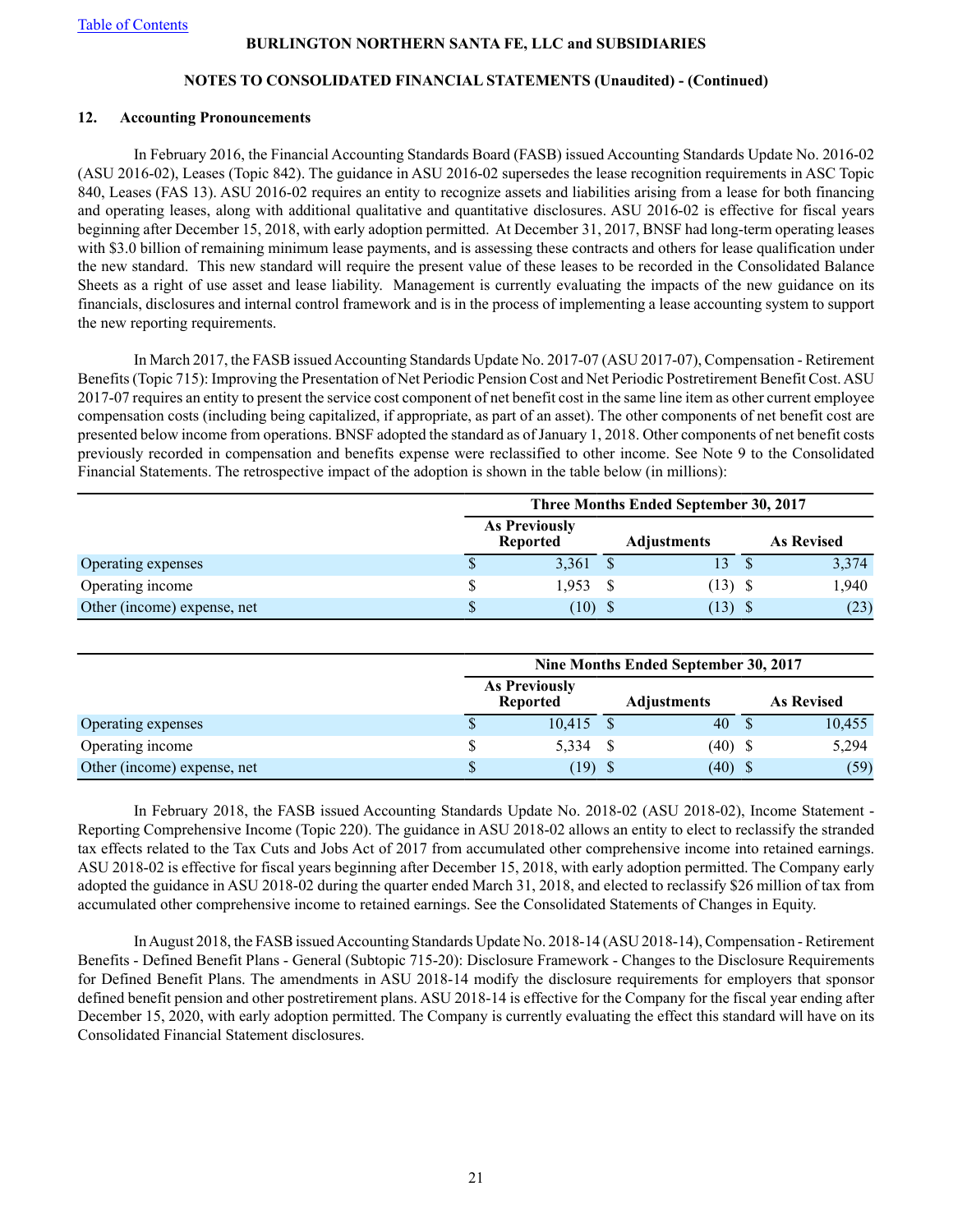## **NOTES TO CONSOLIDATED FINANCIAL STATEMENTS (Unaudited) - (Continued)**

 In August 2018, the FASB issued Accounting Standards Update No. 2018-15 (ASU 2018-15), Intangibles - Goodwill and Other - Internal-Use Software (Subtopic 350-40). ASU 2018-15 aligns the requirements for capitalizing implementation costs incurred in a hosting arrangement that is a service contract with the requirements for capitalizing implementation costs incurred to develop or obtain internal-use software. The guidance requires an entity in such an arrangement to capitalize costs for certain implementation activities in the application development stage, expense the capitalized implementation costs over the term of the hosting arrangement, and present the expense with the associated hosting fees in the Consolidated Statements of Income. ASU 2018-15 is effective for fiscal years beginning after December 15, 2019, with early adoption permitted. The Company is currently evaluating the effect this standard will have on its Consolidated Financial Statements.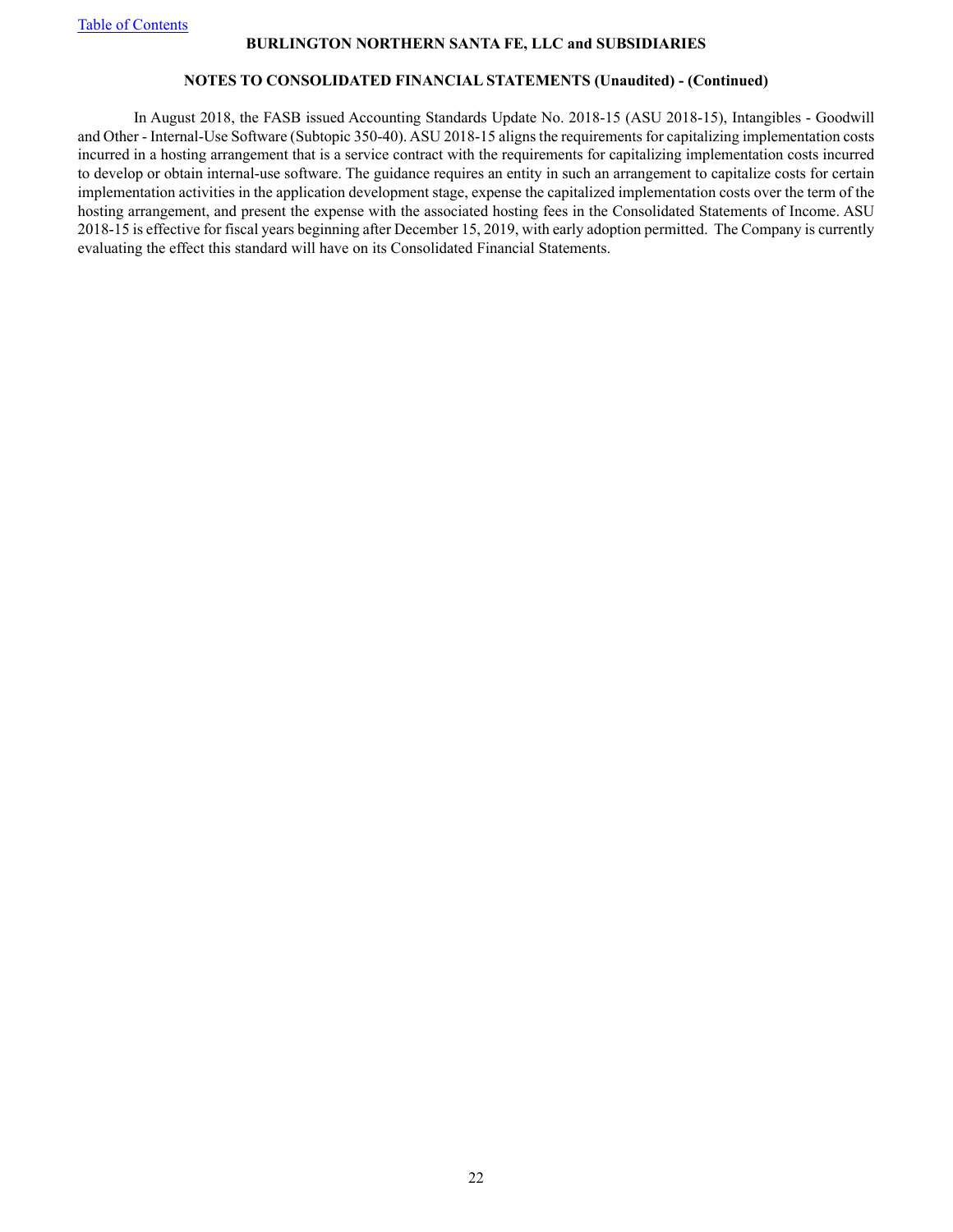## <span id="page-22-0"></span>**Item 2. Management's Narrative Analysis of Results of Operations.**

 Management's narrative analysis relates to the results of operations of Burlington Northern Santa Fe, LLC and its majorityowned subsidiaries (collectively BNSF, Registrant or Company). The principal operating subsidiary of BNSF is BNSF Railway Company (BNSF Railway) through which BNSF derives substantially all of its revenues. The following narrative analysis should be read in conjunction with the Consolidated Financial Statements and the accompanying notes.

 The following narrative analysis of results of operations includes a brief discussion of the factors that materially affected the Company's operating results in the nine months ended September 30, 2018, and a comparative analysis to the nine months ended September 30, 2017.

#### **Results of Operations**

#### **Revenues Summary**

The following tables present BNSF's revenue information by business group:

|                              | <b>Revenues (in millions)</b> |          |                                 | Cars / Units (in thousands)     |       |  |  |
|------------------------------|-------------------------------|----------|---------------------------------|---------------------------------|-------|--|--|
|                              |                               |          | Nine Months Ended September 30, | Nine Months Ended September 30, |       |  |  |
|                              | 2018                          |          | 2017                            | 2018                            | 2017  |  |  |
| <b>Consumer Products</b>     | 5,841                         | - \$     | 5,214                           | 4,198                           | 4,041 |  |  |
| <b>Industrial Products</b>   | 4,416                         |          | 3,766                           | 1,483                           | 1,337 |  |  |
| <b>Agricultural Products</b> | 3,499                         |          | 3,174                           | 908                             | 822   |  |  |
| Coal                         | 2,928                         |          | 2,881                           | 1,401                           | 1,438 |  |  |
| Total freight revenues       | 16,684                        |          | 15,035                          | 7,990                           | 7,638 |  |  |
| Other revenues               | 965                           |          | 714                             |                                 |       |  |  |
| Total operating revenues     | 17,649                        | <b>S</b> | 15,749                          |                                 |       |  |  |

|                              |          | <b>Average Revenue Per Car / Unit</b> |              |       |  |  |  |  |  |  |  |
|------------------------------|----------|---------------------------------------|--------------|-------|--|--|--|--|--|--|--|
|                              |          | Nine Months Ended September 30,       |              |       |  |  |  |  |  |  |  |
|                              |          | 2018                                  |              |       |  |  |  |  |  |  |  |
| <b>Consumer Products</b>     | <b>S</b> | 1,391                                 | <sup>S</sup> | 1,290 |  |  |  |  |  |  |  |
| <b>Industrial Products</b>   |          | 2,978                                 |              | 2,817 |  |  |  |  |  |  |  |
| <b>Agricultural Products</b> |          | 3,854                                 |              | 3,861 |  |  |  |  |  |  |  |
| Coal                         |          | 2,090                                 |              | 2,003 |  |  |  |  |  |  |  |
| Total freight revenues       |          | 2,088                                 | S            | 1,968 |  |  |  |  |  |  |  |

#### **Fuel Surcharges**

 Freight revenues include both revenue for transportation services and fuel surcharges. Where BNSF's fuel surcharge program is applied, it is intended to recover BNSF's incremental fuel costs when fuel prices exceed a threshold fuel price. Fuel surcharges are calculated differently depending on the type of commodity transported. BNSF has two standard fuel surcharge programs – Percent of Revenue and Mileage-Based. In addition, in certain commodities, fuel surcharge is calculated using a fuel price from a time period that can be up to 60 days earlier. In a period of volatile fuel prices or changing customer business mix, changes in fuel expense and fuel surcharge may differ significantly.

The following table presents fuel surcharge and fuel expense information (in millions):

|                                 | Nine Months Ended September 30, |            |  |       |  |  |
|---------------------------------|---------------------------------|------------|--|-------|--|--|
|                                 |                                 | 2018       |  | 2017  |  |  |
| Total fuel expense <sup>a</sup> |                                 | 2,456      |  | 1,777 |  |  |
| <b>BNSF</b> fuel surcharges     |                                 | $1,015$ \$ |  | 594   |  |  |

<sup>a</sup> Total fuel expense includes locomotive and non-locomotive fuel.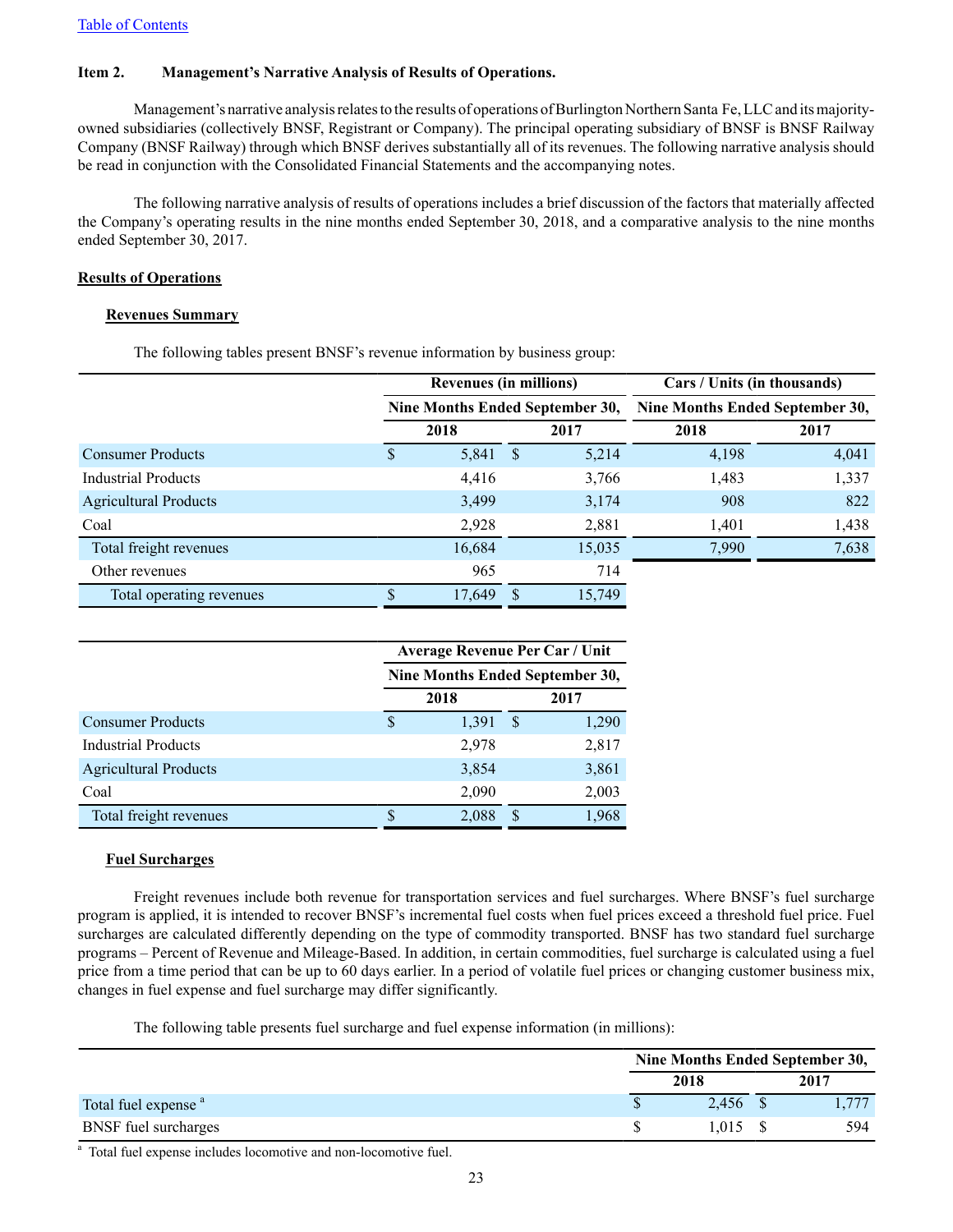## *Nine Months Ended September 30, 2018 vs. the Nine Months Ended September 30, 2017*

### **Revenues**

Revenues for the nine months ended September 30, 2018 were \$17.6 billion, an increase of \$1.9 billion, or 12 percent, as compared with the nine months ended September 30, 2017. The increase in revenue is primarily due to a 5 percent increase in unit volume and an increase in average revenue per car / unit. The change in revenues is due to the following:

- Average revenue per car / unit increased 6 percent as a result of business mix changes, higher fuel surcharges driven primarily by higher fuel prices, and increased rates per car / unit.
- Consumer Products volumes increased due to higher intermodal volumes, which were driven by economic growth and tight truck capacity leading to conversion from highway to rail, as well as growth in imports and containerized agricultural product exports, offset by a contract loss.
- Industrial Products volumes increased primarily due to strength in the industrial and energy sectors which drove higher demand for petroleum products, sand, rocks, taconite, steel, and plastics.
- Agricultural Products volumes increased due to strong export and domestic grain shipments, as well as higher fertilizer and other grain products volumes.
- Coal volumes decreased due mainly to plant retirements combined with competition from natural gas and renewables, partially offset by market share gains and improved export volumes.

## **Expenses**

Operating expenses for the nine months ended September 30, 2018 were \$11.9 billion, an increase of \$1.4 billion, or 13 percent, as compared with the nine months ended September 30, 2017. A significant portion of this increase is due to the following changes in underlying trends in expenses:

- Compensation and benefits expense increased primarily due to wage inflation, including a change in estimate of a pending labor agreement recorded in 2017, increased headcount, and higher training costs.
- Fuel expense increased primarily due to higher average fuel prices and increased volumes.
- Purchased services expense increased as a result of higher purchased transportation costs of our logistics services business, which are offsetin other revenues, as well as increased intermodal ramping, drayage, and other volumerelated costs.
- Materials and other expense increased primarily as a result of higher locomotive materials, personal injury expenses, derailment-related costs, and property taxes.
- There were no significant changes in depreciation and amortization and equipment rents expense.
- The effective tax rate was 23.8 percent and 38.2 percent for the nine months ended September 30, 2018 and 2017, respectively. The reduction in the U.S. statutory income tax rate under the Tax Cuts and Jobs Act, effective January 1, 2018, drove most of the effective income tax rate reduction. In addition, certain states enacted income tax rate reductions in 2018.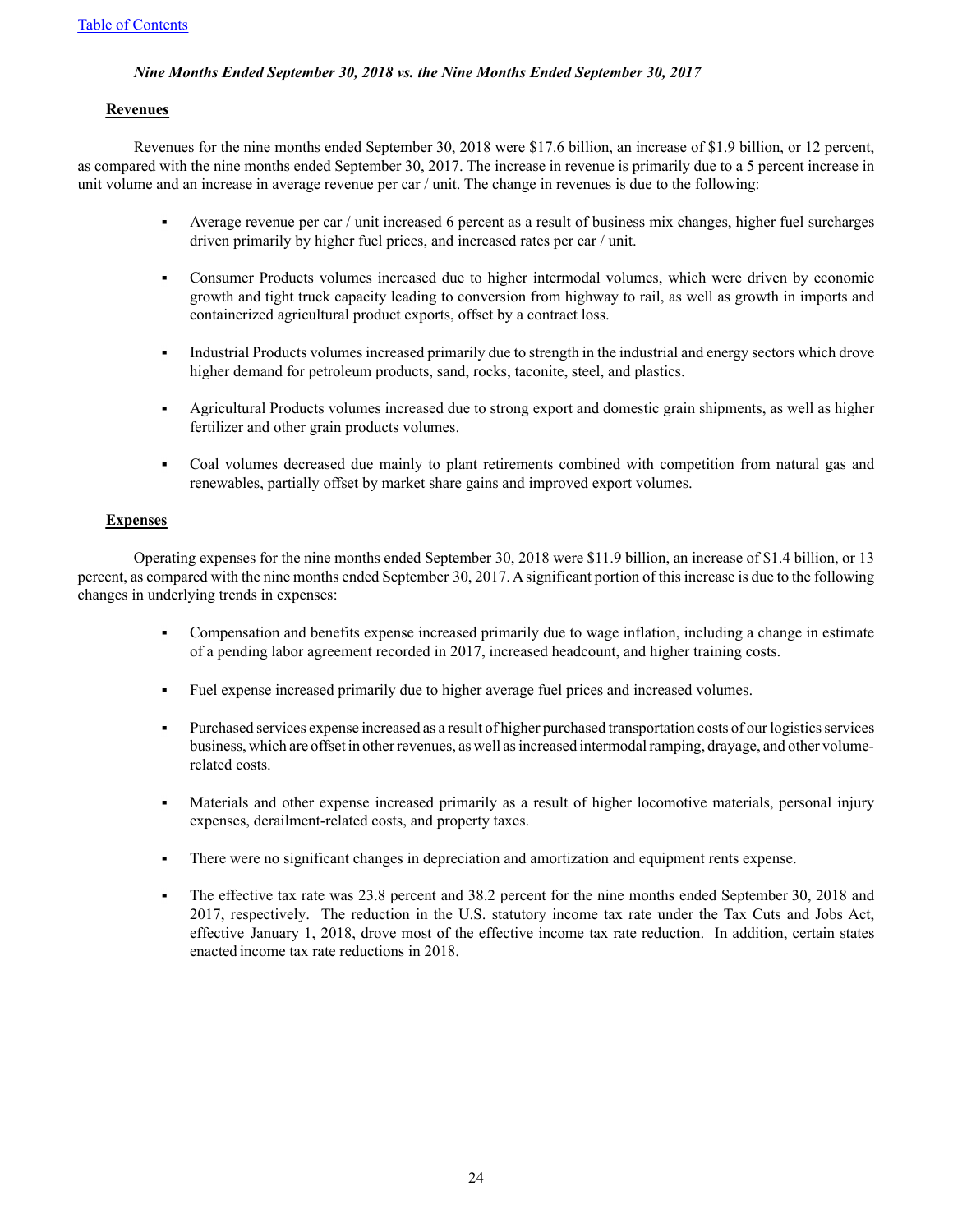## **Other Matters**

 On October 5, 2018, BNSF received a confidential interim award from the Arbitration Panel in its arbitration with J.B. Hunt Transport Services, Inc. (JBHT). While there are still matters to be finalized by the panel, the Company is pleased with the decision which, when final, should result in favorable revenue division adjustments to BNSF for historic periods and going forward. Since the receipt of the confidential interim award, the Company has provided JBHT with calculations for payments due to BNSF for the historic periods in excess of \$100 million consisting of additional revenue owed BNSF for 2016 and 2017 and certain charges claimed by BNSF for specific services for customers from April 2014 through May 2018, which JBHT contests. Those amounts are not reflected in the third quarter financial results as they are a gain contingency; any future increases in revenues will be reflected in financial results in the period they are realized.

## **Forward-Looking Information**

 To the extent that statements made by the Company relate to the Company's future economic performance or business outlook, projections or expectations of financial or operational results, or refer to matters that are not historical facts, such statements are "forward-looking" statements within the meaning of the federal securities laws.

 Forward-looking statements involve a number of risks and uncertainties, and actual performance or results may differ materially. For a discussion of material risks and uncertainties that the Company faces, see the discussion in Item 1A, "Risk Factors," of the Company's Annual Report on Form 10-K and in this report. Important factors that could cause actual results to differ materially include, but are not limited to, the following:

• **Economic and industry conditions:** material adverse changes in economic or industry conditions, both in the United States and globally; volatility in the capital or credit markets including changes affecting the timely availability and cost of capital; changes in customer demand; effects of adverse economic conditions affecting shippers or BNSF's supplier base; effects due to more stringent regulatory policies such as the regulation of greenhouse gas emissions that could reduce the demand for coal or governmental tariffs or subsidies that could affect the demand for products BNSF hauls; the impact of low natural gas or oil prices on energy-related commodities demand; changes in environmental laws and other laws and regulations that could affect the demand for drilling products and products produced by drilling; changes in prices of fuel and other key materials, the impact of high barriers to entry for prospective new suppliers and disruptions in supply chains for these materials; competition and consolidation within the transportation industry; and changes in crew availability, labor and benefits costs and labor difficulties, including stoppages affecting either BNSF's operations or customers' abilities to deliver goods to BNSF for shipment.

• **Legal, legislative and regulatory factors:** developments and changes in laws and regulations, including those affecting train operations, the marketing of services or regulatory restrictions on equipment; the ultimate outcome of shipper and rate claims subject to adjudication; claims, investigations or litigation alleging violations of the antitrust laws; increased economic regulation of the rail industry through legislative action and revised rules and standards applied by the U.S. Surface Transportation Board in various areas including rates and services; developments in environmental investigations or proceedings with respect to rail operations or current or past ownership or control of real property or properties owned by others impacted by BNSF operations; losses resulting from claims and litigation relating to personal injuries, asbestos and other occupational diseases; the release of hazardous materials, environmental contamination and damage to property; regulation, restrictions or caps, or other controls on transportation of energy-related commodities or other operating restrictions that could affect operations or increase costs; the availability of adequate insurance to cover the risks associated with operations; and changes in tax rates and tax laws.

• **Operating factors:** changes in operating conditions and costs; operational and other difficulties in implementing positive train control technology, including increased compliance or operational costs or penalties; restrictions on development and expansion plans due to environmental concerns; disruptions to BNSF's technology network including computer systems and software, such as cybersecurity intrusions, misappropriation of assets or sensitive information, corruption of data or operational disruptions; network congestion, including effects of greater than anticipated demand for transportation services and equipment; as well as natural events such as severe weather, fires, floods and earthquakes or man-made or other disruptions of BNSF's or other railroads' operating systems, structures, or equipment including the effects of acts of terrorism on the Company's system or other railroads' systems or other links in the transportation chain.

 The Company cautions against placing undue reliance on forward-looking statements, which reflect its current beliefs and are based on information currently available to it as of the date a forward-looking statement is made. The Company undertakes no obligation to revise forward-looking statements to reflect future events, changes in circumstances, or changes in beliefs. In the event the Company does update any forward-looking statement, no inference should be made that the Company will make additional updates with respect to that statement, related matters, or any other forward-looking statements.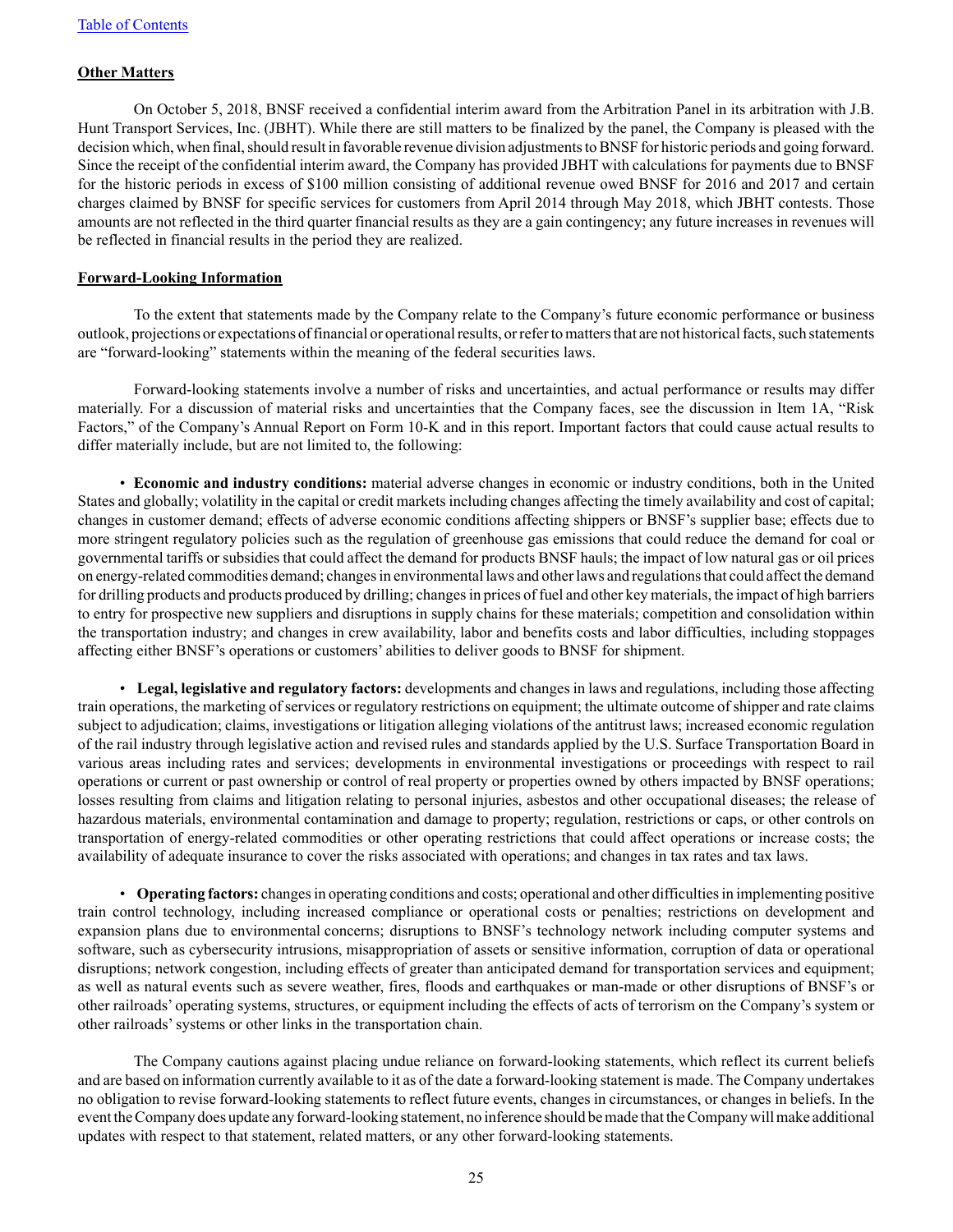## <span id="page-25-0"></span>**Item 4. Controls and Procedures.**

 Based on their evaluation as of the end of the period covered by this quarterly report on Form 10-Q, the Company's principal executive officer and principal financial officer have concluded that BNSF's disclosure controls and procedures (as defined in Rules 13a-15(e) and 15d-15(e) of the Securities Exchange Act of 1934) are effective to ensure that information required to be disclosed by BNSF in the reports that it files or submits under the Securities Exchange Act of 1934 is recorded, processed, summarized, and reported within the time periods specified in Securities and Exchange Commission rules and forms and that such information is accumulated and communicated to BNSF's management, including its principal executive and principal financial officers, as appropriate to allow timely decisions regarding required disclosure. Additionally, as of the end of the period covered by this report, BNSF's principal executive officer and principal financial officer have concluded that there have been no changes in BNSF's internal control over financial reporting that occurred during BNSF's third fiscal quarter that have materially affected, or are reasonably likely to materially affect, BNSF's internal control over financial reporting.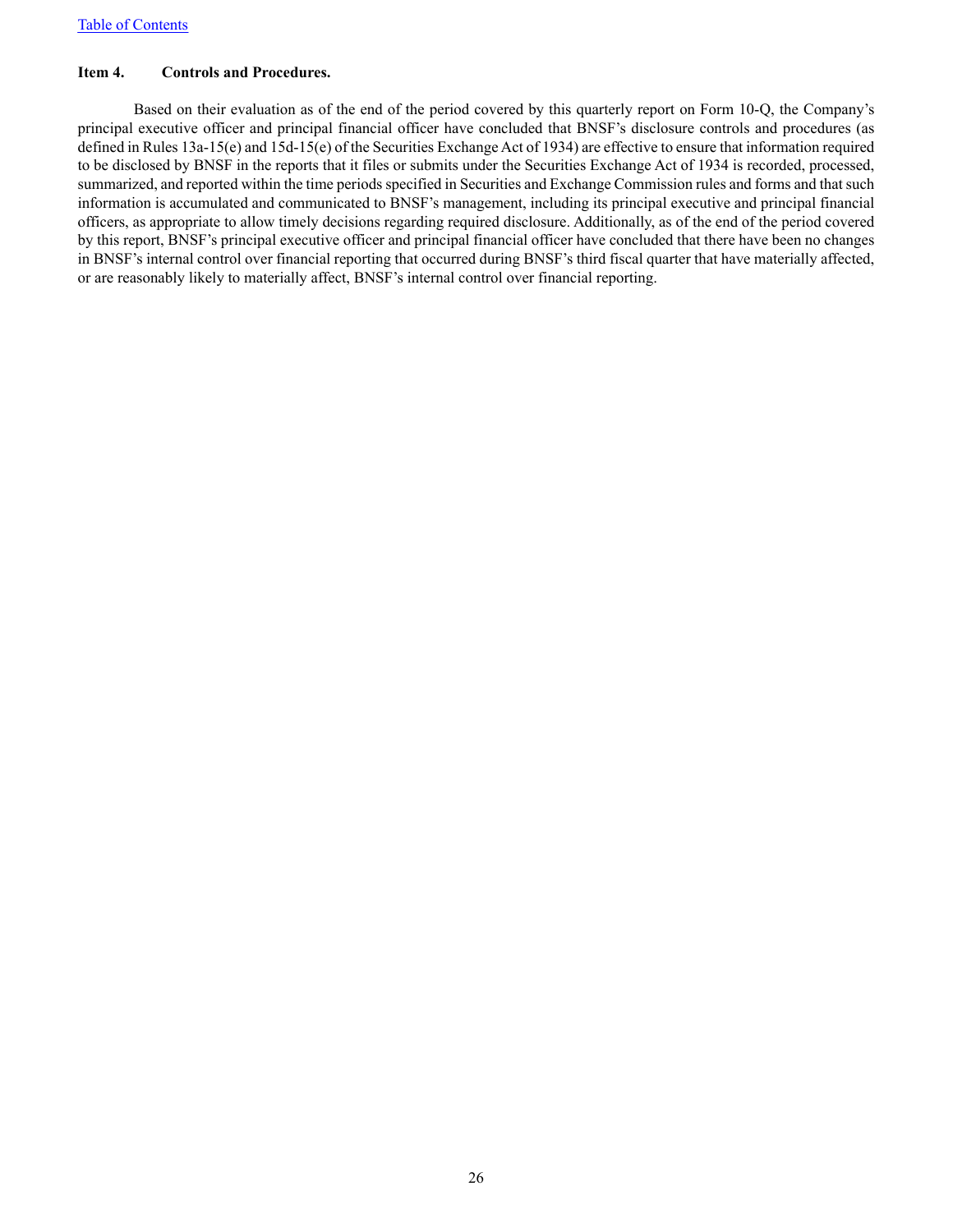#### **PART II OTHER INFORMATION**

#### <span id="page-26-0"></span>**Item 1. Legal Proceedings.**

 On June 22, 2018, a loaded BNSF Railway train derailed in Doon, Iowa due to flooding. Some of the derailed railcars released petroleum hydrocarbons into floodwaters. The extent of the damage from the derailment was largely limited to properties adjacent to the rail line. The Company is working with federal and state authorities to remediate property impacted by the incident. In addition, although no notice of penalty has yet been issued, regulatory penalties could exceed \$100,000. While the costs of resolving this matter are subject to further developments, the Company does not believe that the outcome will have a material adverse effect on its financial position, results of operations or liquidity.

 Beginning May 14, 2007, some 30 similar class action complaints were filed in six federal district courts around the country by rail shippers against BNSF Railway and other Class I railroads alleging that they have conspired to fix fuel surcharges with respect to unregulated freight transportation services in violation of the antitrust laws. The complaints seek injunctive relief and unspecified treble damages. These cases were consolidated and are currently pending in the federal District Court for the District of Columbia for coordinated or consolidated pretrial proceedings. (In re: Rail Freight Fuel Surcharge Antitrust Litigation, MDL No. 1869). Consolidated amended class action complaints were filed against BNSF Railway and three other Class I railroads in April 2008. On June 21, 2012, the District Court certified the class sought by the plaintiffs. BNSF Railway and the other three Class I railroads appealed the class certification decision to the U.S. Court of Appeals. On August 9, 2013, the U.S. Court of Appeals vacated the District Court's class certification decision and remanded the case to permit the District Court to reconsider its decision in light of the United States Supreme Court case of Comcast Corp. v. Behrend. In September 2016, the District Court held a hearing to determine whether to certify a class. On October 10, 2017, the District Court denied the plaintiffs' motion to certify a class. The plaintiffs appealed the denial of class certification to the U.S. Court of Appeals. In September 2018, the U.S. Court of Appeals held a hearing on the appeal of the denial of class certification, but no order has been issued. The Company continues to believe that these claims are without merit and continues to defend against the allegations vigorously. The Company does not believe that the outcome of these proceedings will have a material effect on its financial condition, results of operations or liquidity.

## <span id="page-26-1"></span>**Item 1A. Risk Factors.**

 In addition to the information set forth in this report, see the risks discussed in the Company's Annual Report on Form 10-K for the year ended December 31, 2017, under the headings Item 1, "Business," Item 1A, "Risk Factors," (as modified by the risk factor below) and Item 7A, "Quantitative and Qualitative Disclosures About Market Risk."

## **The Company's success depends on its ability to continue to comply with the significant federal, state and local governmental regulations to which it is subject.**

The Company is subject to a significant amount of governmental laws and regulations with respect to its rates and practices, taxes, railroad operations and a variety of health, safety, labor, environmental and other matters. Failure to comply with applicable laws and regulations could have a material adverse effect on the Company. Governments may change the legislative and/or regulatory framework within which the Company operates without providing the Company with any recourse for any adverse effects that the change may have on its business. For example, federal legislation enacted in 2008 and amended in 2015 mandates the implementation of positive train control technology (PTC) by December 31, 2018, on certain mainline track where intercity and commuter passenger railroads operate and where toxic-by-inhalation (TIH) hazardous materials are transported. Due to the Federal Railroad Administration's interpretation of the PTC mandate as requiring all railroads that run on the Company's tracks to be compliant before the Company can be compliant, the Federal Railroad Administration has confirmed an extension of the deadline for the Company to December 31, 2020. Complying with legislative and regulatory changes may pose significant operating and implementation risks and require significant capital expenditures.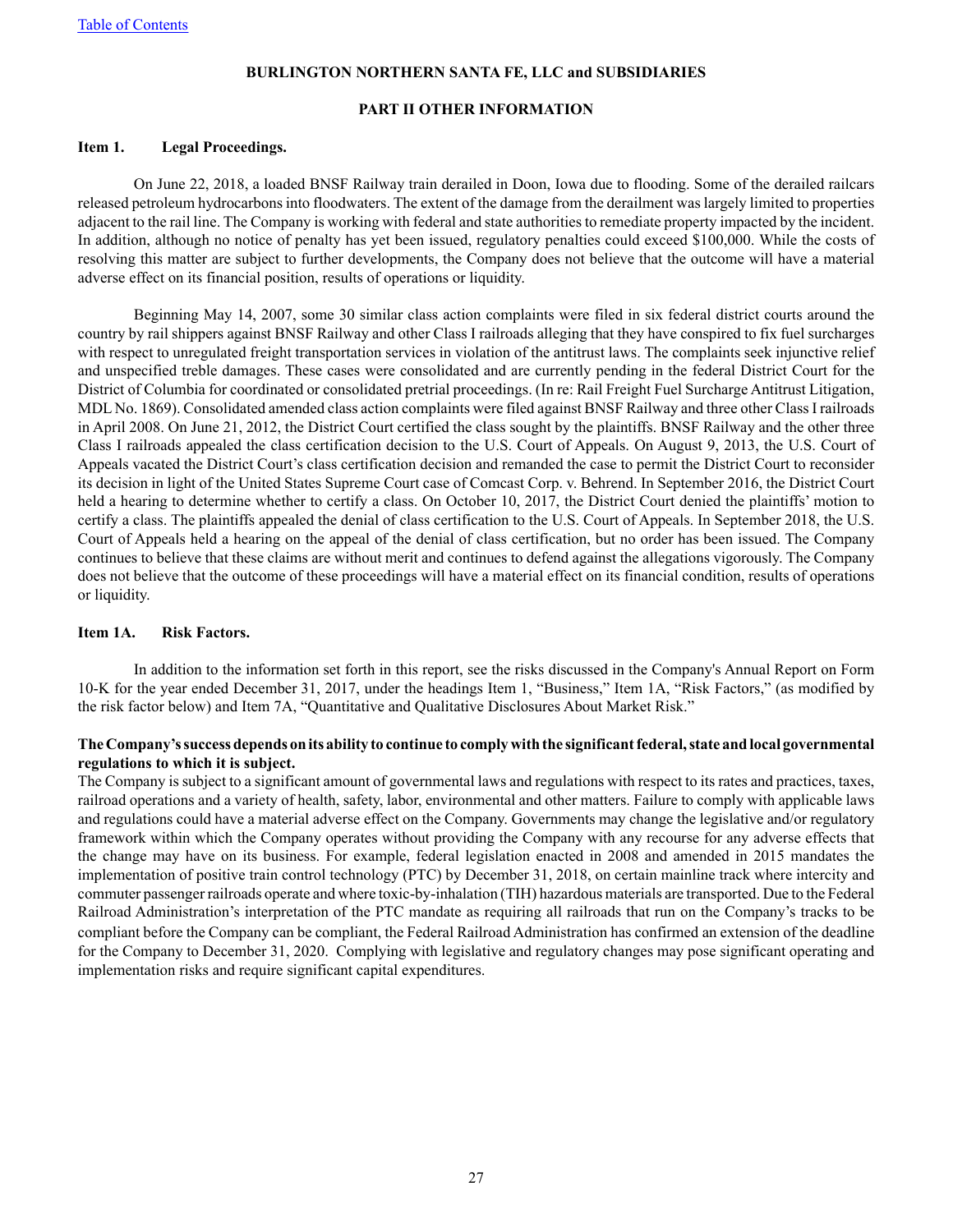# <span id="page-27-0"></span>[Table of Contents](#page-1-0)

# **BURLINGTON NORTHERN SANTA FE, LLC and SUBSIDIARIES**

**Item 6. Exhibits.**

|      |                                                                                                                                                                                                                                                                                                                                                                                                                                                                                                                                                                                                                                                                                                                                                                                               | Incorporated by Reference<br>(if applicable) |           |                     |         |
|------|-----------------------------------------------------------------------------------------------------------------------------------------------------------------------------------------------------------------------------------------------------------------------------------------------------------------------------------------------------------------------------------------------------------------------------------------------------------------------------------------------------------------------------------------------------------------------------------------------------------------------------------------------------------------------------------------------------------------------------------------------------------------------------------------------|----------------------------------------------|-----------|---------------------|---------|
|      | <b>Exhibit Number and Description</b>                                                                                                                                                                                                                                                                                                                                                                                                                                                                                                                                                                                                                                                                                                                                                         | Form                                         | File Date | File No.            | Exhibit |
| 3.1  | Certificate of Formation dated November 2, 2009.                                                                                                                                                                                                                                                                                                                                                                                                                                                                                                                                                                                                                                                                                                                                              | $8-K$                                        |           | 2/16/2010 001-11535 | 3.1     |
| 3.2  | Amended and Restated Limited Liability Company Operating<br>Agreement of Burlington Northern Santa Fe, LLC, dated as of February<br>12, 2010.                                                                                                                                                                                                                                                                                                                                                                                                                                                                                                                                                                                                                                                 | $8-K$                                        |           | 2/16/2010 001-11535 | 3.2     |
| 3.3  | Written Consent of Sole Member, dated April 8, 2010, amending the<br>Amended and Restated Limited Liability Company Operating<br>Agreement.                                                                                                                                                                                                                                                                                                                                                                                                                                                                                                                                                                                                                                                   | $8-K$                                        |           | 4/13/2010 001-11535 | 3.1     |
| 12.1 | Computation of Ratio of Earnings to Fixed Charges.*                                                                                                                                                                                                                                                                                                                                                                                                                                                                                                                                                                                                                                                                                                                                           |                                              |           |                     |         |
| 31.1 | Principal Executive Officer's Certifications Pursuant to Section 302<br>of the Sarbanes-Oxley Act of 2002.*                                                                                                                                                                                                                                                                                                                                                                                                                                                                                                                                                                                                                                                                                   |                                              |           |                     |         |
| 31.2 | Principal Financial Officer's Certifications Pursuant to Section 302 of<br>the Sarbanes-Oxley Act of 2002.*                                                                                                                                                                                                                                                                                                                                                                                                                                                                                                                                                                                                                                                                                   |                                              |           |                     |         |
| 32.1 | Certification Pursuant to 18 U.S.C. § 1350 (Section 906 of the<br>Sarbanes-Oxley Act of 2002).*                                                                                                                                                                                                                                                                                                                                                                                                                                                                                                                                                                                                                                                                                               |                                              |           |                     |         |
| 101  | eXtensible Business Reporting Language (XBRL) documents<br>submitted electronically:                                                                                                                                                                                                                                                                                                                                                                                                                                                                                                                                                                                                                                                                                                          |                                              |           |                     |         |
|      | 101.INS - XBRL Instance Document<br>101.SCH - XBRL Taxonomy Extension Schema Document<br>101.CAL - XBRL Extension Calculation Linkable Document<br>101.DEF - XBRL Taxonomy Extension Definition Linkable<br>Document<br>101.LAB - XBRL Taxonomy Extension Label Linkbase<br>101.PRE - XBRL Taxonomy Extension Presentation Linkbase<br>Document                                                                                                                                                                                                                                                                                                                                                                                                                                               |                                              |           |                     |         |
|      | The following unaudited information from Burlington Northern<br>Santa Fe, LLC's Form 10-Q for the three and nine months ended<br>September 30, 2018, formatted in XBRL includes: (i) the<br>Consolidated Statements of Income for the three and nine months<br>ended September 30, 2018 and 2017, (ii) the Consolidated<br>Statements of Comprehensive Income for the three and nine months<br>ended September $30$ , 2018 and 2017, (iii) the Consolidated Balance<br>Sheets as of September 30, 2018 and December 31, 2017, (iv) the<br>Consolidated Statements of Cash Flows for the nine months ended<br>September 30, 2018 and 2017, (v) the Consolidated Statements of<br>Changes in Equity as of September 30, 2018, and (vi) the Notes to<br>the Consolidated Financial Statements. * |                                              |           |                     |         |

Certain instruments evidencing long-term indebtedness of BNSF are not being filed as exhibits to this report because the total amount of securities authorized under any single instrument does not exceed 10 percent of BNSF's total assets. BNSF will furnish copies of any material instruments upon request of the Securities and Exchange Commission.

<sup>\*</sup> Filed herewith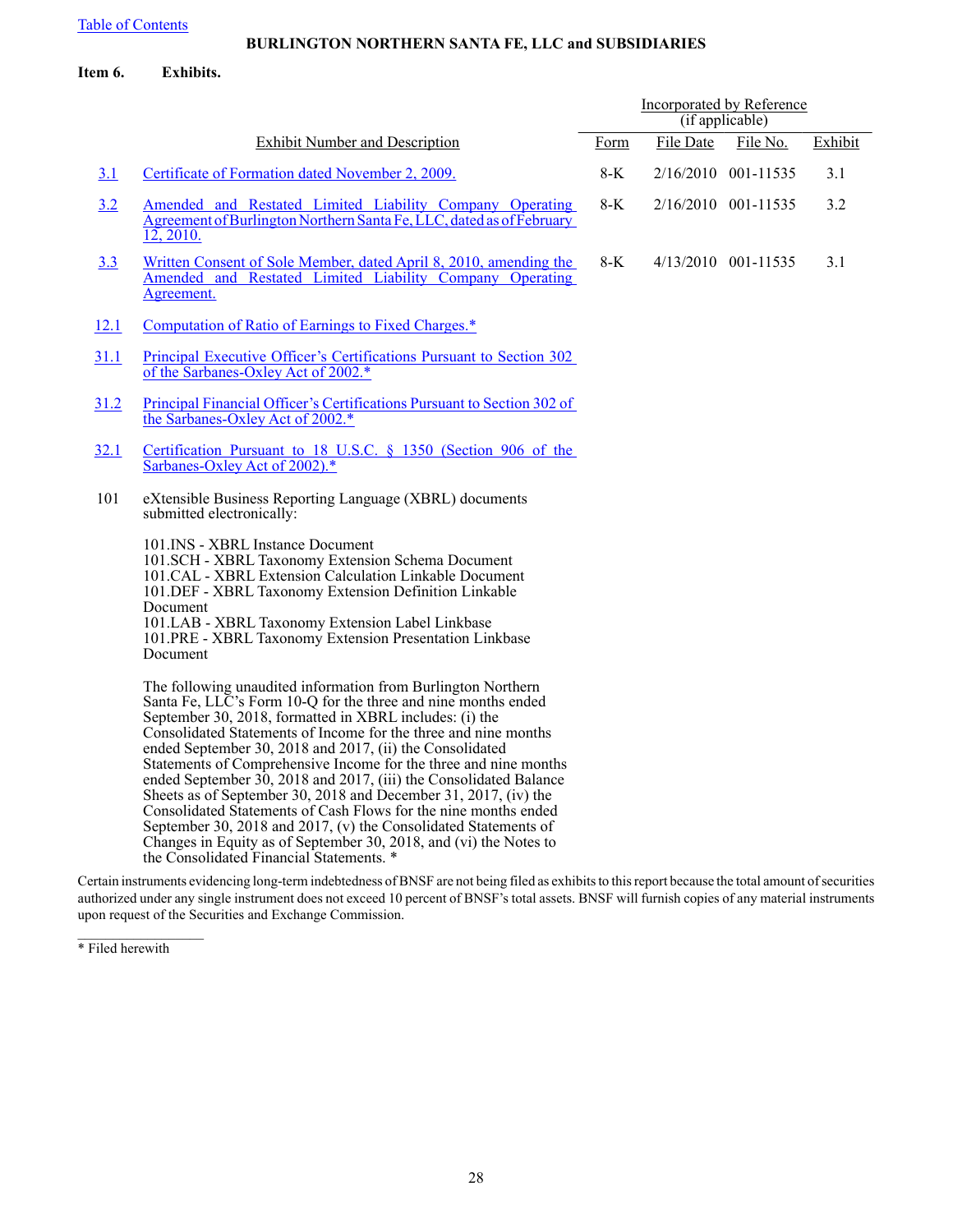# **SIGNATURES**

<span id="page-28-0"></span> Pursuant to the requirements of the Securities Exchange Act of 1934, the registrant has duly caused this report to be signed on its behalf by the undersigned thereunto duly authorized.

> BURLINGTON NORTHERN SANTA FE, LLC (Registrant)

By:  $\frac{1}{s}$  Julie A. Piggott

**Julie A. Piggott Executive Vice President and Chief Financial Officer (On behalf of the Registrant and as principal financial officer)**

Date: November 2, 2018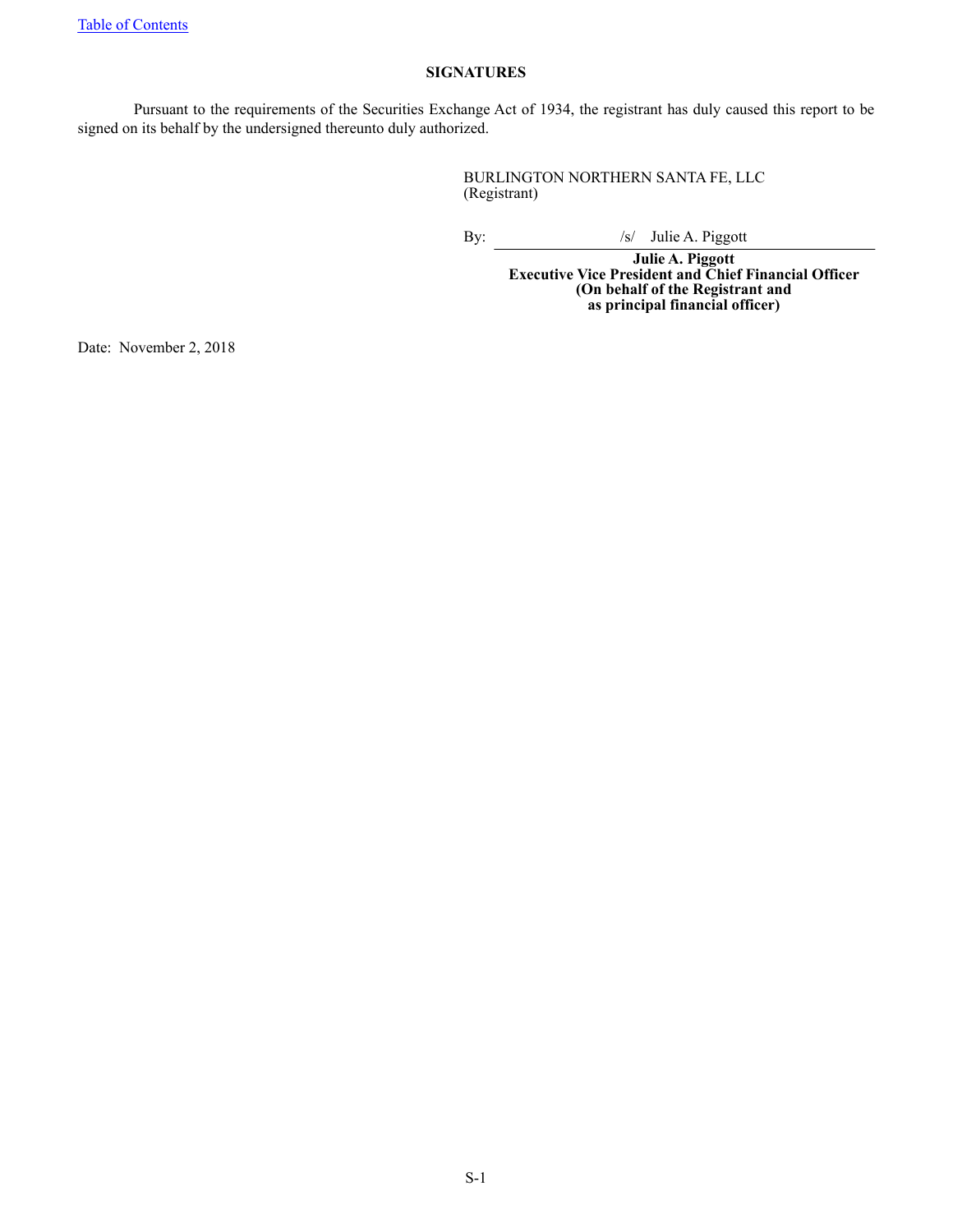# **BURLINGTON NORTHERN SANTA FE, LLC and SUBSIDIARIES COMPUTATION OF RATIO OF EARNINGS TO FIXED CHARGES (In millions, except ratio amounts) (Unaudited)**

<span id="page-29-0"></span>

|                                                                                                                      | Nine Months Ended September 30, |     |       |  |
|----------------------------------------------------------------------------------------------------------------------|---------------------------------|-----|-------|--|
|                                                                                                                      | 2018                            |     | 2017  |  |
| Earnings:                                                                                                            |                                 |     |       |  |
| Income before income taxes                                                                                           | \$<br>5,047                     | \$  | 4,592 |  |
| Add:                                                                                                                 |                                 |     |       |  |
| Interest and other fixed charges, excluding capitalized interest                                                     | 774                             |     | 761   |  |
| Reasonable approximation of portion of rent under long-term operating<br>leases representative of an interest factor | 133                             |     | 140   |  |
| Distributed income of investees accounted for under the equity method                                                | 7                               |     |       |  |
| Amortization of capitalized interest                                                                                 | $\overline{4}$                  |     | 4     |  |
| Less:                                                                                                                |                                 |     |       |  |
| Equity in earnings of investments accounted for under the equity method                                              | 44                              |     | 25    |  |
| Total earnings available for fixed charges                                                                           | \$<br>5,921                     |     | 5,479 |  |
| Fixed charges:                                                                                                       |                                 |     |       |  |
| Interest and fixed charges                                                                                           | \$<br>794                       | \$. | 778   |  |
| Reasonable approximation of portion of rent under long-term operating leases<br>representative of an interest factor | 133                             |     | 140   |  |
| Total fixed charges                                                                                                  | \$<br>927                       | \$. | 918   |  |
| Ratio of earnings to fixed charges                                                                                   | 6.39x                           |     | 5.97x |  |
|                                                                                                                      |                                 |     |       |  |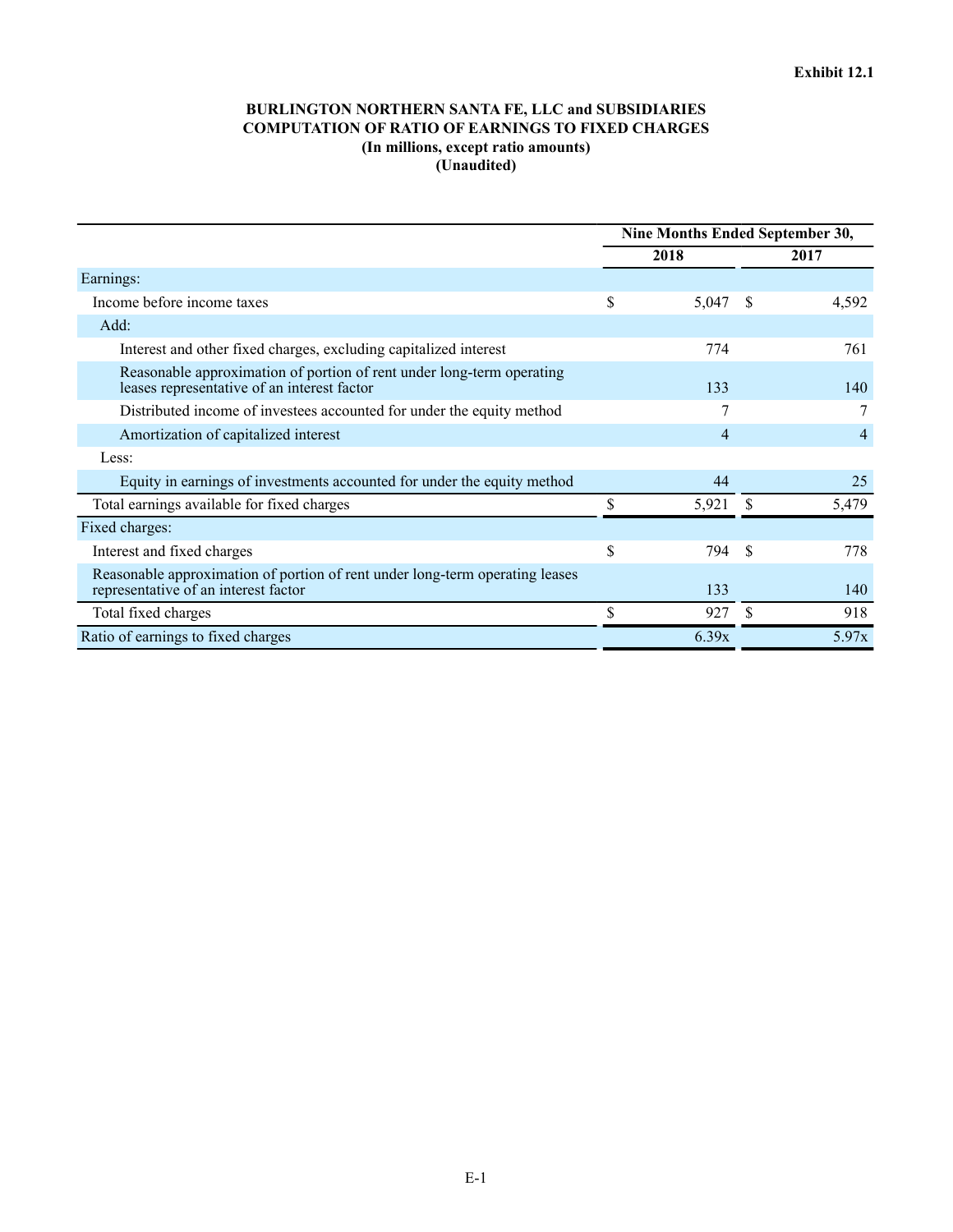## <span id="page-30-0"></span>**Principal Executive Officer**'**s Certifications Pursuant to Section 302 of the Sarbanes-Oxley Act of 2002**

I, Matthew K. Rose, certify that:

- 1. I have reviewed this quarterly report on Form 10-Q of Burlington Northern Santa Fe, LLC;
- 2. Based on my knowledge, this report does not contain any untrue statement of a material fact or omit to state a material fact necessary to make the statements made, in light of the circumstances under which such statements were made, not misleading with respect to the period covered by this report;
- 3. Based on my knowledge, the financial statements, and other financial information included in this report, fairly present in all material respects the financial condition, results of operations and cash flows of the registrant as of, and for, the periods presented in this report;
- 4. The registrant's other certifying officer and I are responsible for establishing and maintaining disclosure controls and procedures (as defined in Exchange Act Rules 13a-15(e) and 15d-15(e)) and internal control over financial reporting (as defined in Exchange Act Rules 13a-15(f) and 15d-15(f)) for the registrant and have:
	- a) Designed such disclosure controls and procedures, or caused such disclosure controls and procedures to be designed under our supervision, to ensure that material information relating to the registrant, including its consolidated subsidiaries, is made known to us by others within those entities, particularly during the period in which this report is being prepared;
	- b) Designed such internal control over financial reporting, or caused such internal control over financial reporting to be designed under our supervision, to provide reasonable assurance regarding the reliability of financial reporting and the preparation of financial statements for external purposes in accordance with generally accepted accounting principles;
	- c) Evaluated the effectiveness of the registrant's disclosure controls and procedures and presented in this report our conclusions about the effectiveness of the disclosure controls and procedures, as of the end of the period covered by this report based on such evaluation; and
	- d) Disclosed in this report any change in the registrant's internal control over financial reporting that occurred during the registrant's most recent fiscal quarter (the registrant's fourth fiscal quarter in the case of an annual report) that has materially affected, or is reasonably likely to materially affect, the registrant's internal control over financial reporting; and
- 5. The registrant's other certifying officer and I have disclosed, based on our most recent evaluation of internal control over financial reporting, to the registrant's auditors and the audit committee of the registrant's board of directors (or persons performing the equivalent functions):
	- a) All significant deficiencies and material weaknesses in the design or operation of internal control over financial reporting which are reasonably likely to adversely affect the registrant's ability to record, process, summarize and report financial information; and
	- b) Any fraud, whether or not material, that involves management or other employees who have a significant role in the registrant's internal control over financial reporting.

Date: November 2, 2018

/s/ Matthew K. Rose Matthew K. Rose Executive Chairman and Chief Executive Officer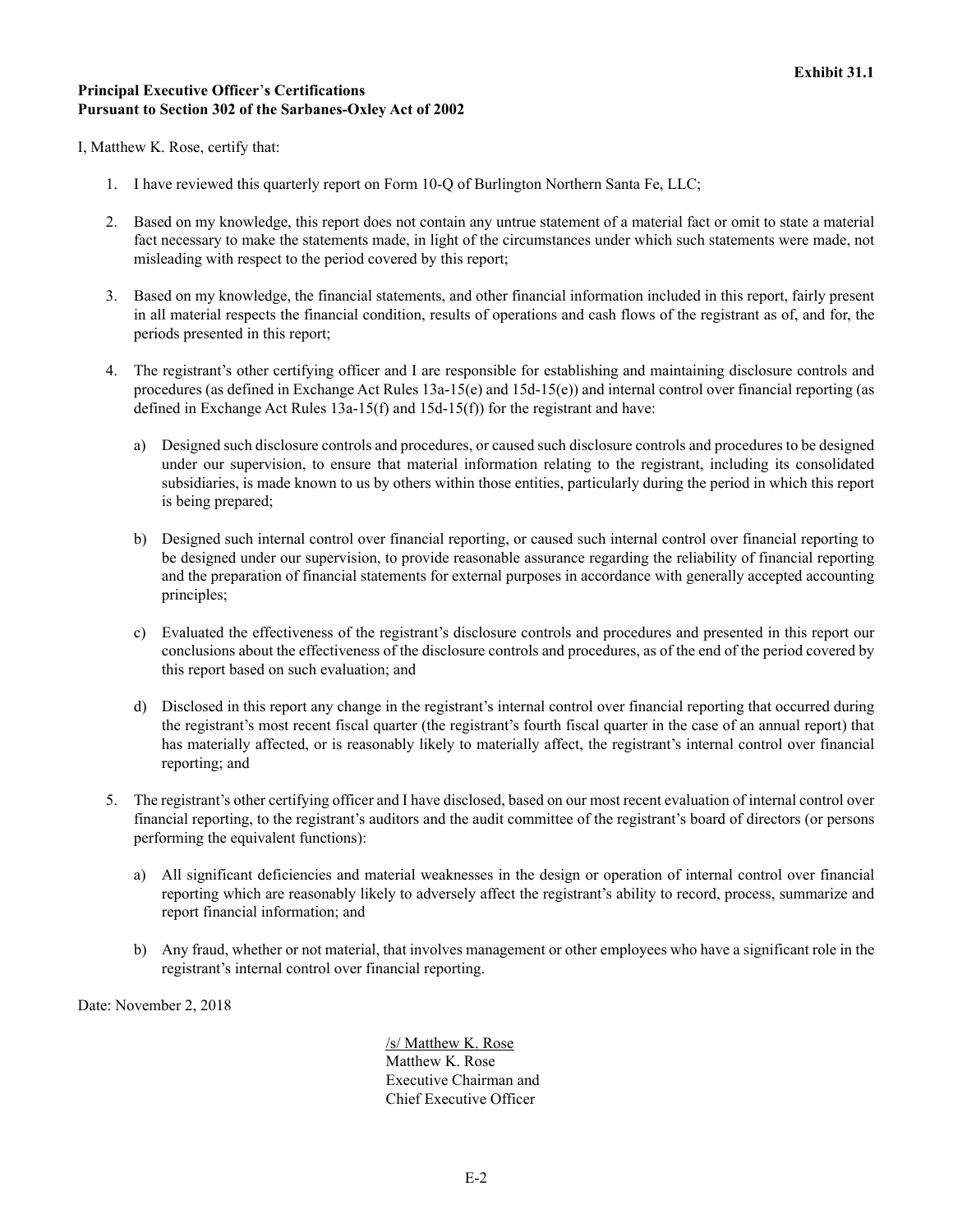## <span id="page-31-0"></span>**Principal Financial Officer**'**s Certifications Pursuant to Section 302 of the Sarbanes-Oxley Act of 2002**

I, Julie A. Piggott, certify that:

- 1. I have reviewed this quarterly report on Form 10-Q of Burlington Northern Santa Fe, LLC;
- 2. Based on my knowledge, this report does not contain any untrue statement of a material fact or omit to state a material fact necessary to make the statements made, in light of the circumstances under which such statements were made, not misleading with respect to the period covered by this report;
- 3. Based on my knowledge, the financial statements, and other financial information included in this report, fairly present in all material respects the financial condition, results of operations and cash flows of the registrant as of, and for, the periods presented in this report;
- 4. The registrant's other certifying officer and I are responsible for establishing and maintaining disclosure controls and procedures (as defined in Exchange Act Rules 13a-15(e) and 15d-15(e)) and internal control over financial reporting (as defined in Exchange Act Rules 13a-15(f) and 15d-15(f)) for the registrant and have:
	- a) Designed such disclosure controls and procedures, or caused such disclosure controls and procedures to be designed under our supervision, to ensure that material information relating to the registrant, including its consolidated subsidiaries, is made known to us by others within those entities, particularly during the period in which this report is being prepared;
	- b) Designed such internal control over financial reporting, or caused such internal control over financial reporting to be designed under our supervision, to provide reasonable assurance regarding the reliability of financial reporting and the preparation of financial statements for external purposes in accordance with generally accepted accounting principles;
	- c) Evaluated the effectiveness of the registrant's disclosure controls and procedures and presented in this report our conclusions about the effectiveness of the disclosure controls and procedures, as of the end of the period covered by this report based on such evaluation; and
	- d) Disclosed in this report any change in the registrant's internal control over financial reporting that occurred during the registrant's most recent fiscal quarter (the registrant's fourth fiscal quarter in the case of an annual report) that has materially affected, or is reasonably likely to materially affect, the registrant's internal control over financial reporting; and
- 5. The registrant's other certifying officer and I have disclosed, based on our most recent evaluation of internal control over financial reporting, to the registrant's auditors and the audit committee of the registrant's board of directors (or persons performing the equivalent functions):
	- a) All significant deficiencies and material weaknesses in the design or operation of internal control over financial reporting which are reasonably likely to adversely affect the registrant's ability to record, process, summarize and report financial information; and
	- b) Any fraud, whether or not material, that involves management or other employees who have a significant role in the registrant's internal control over financial reporting.

Date: November 2, 2018

/s/ Julie A. Piggott Julie A. Piggott Executive Vice President and Chief Financial Officer